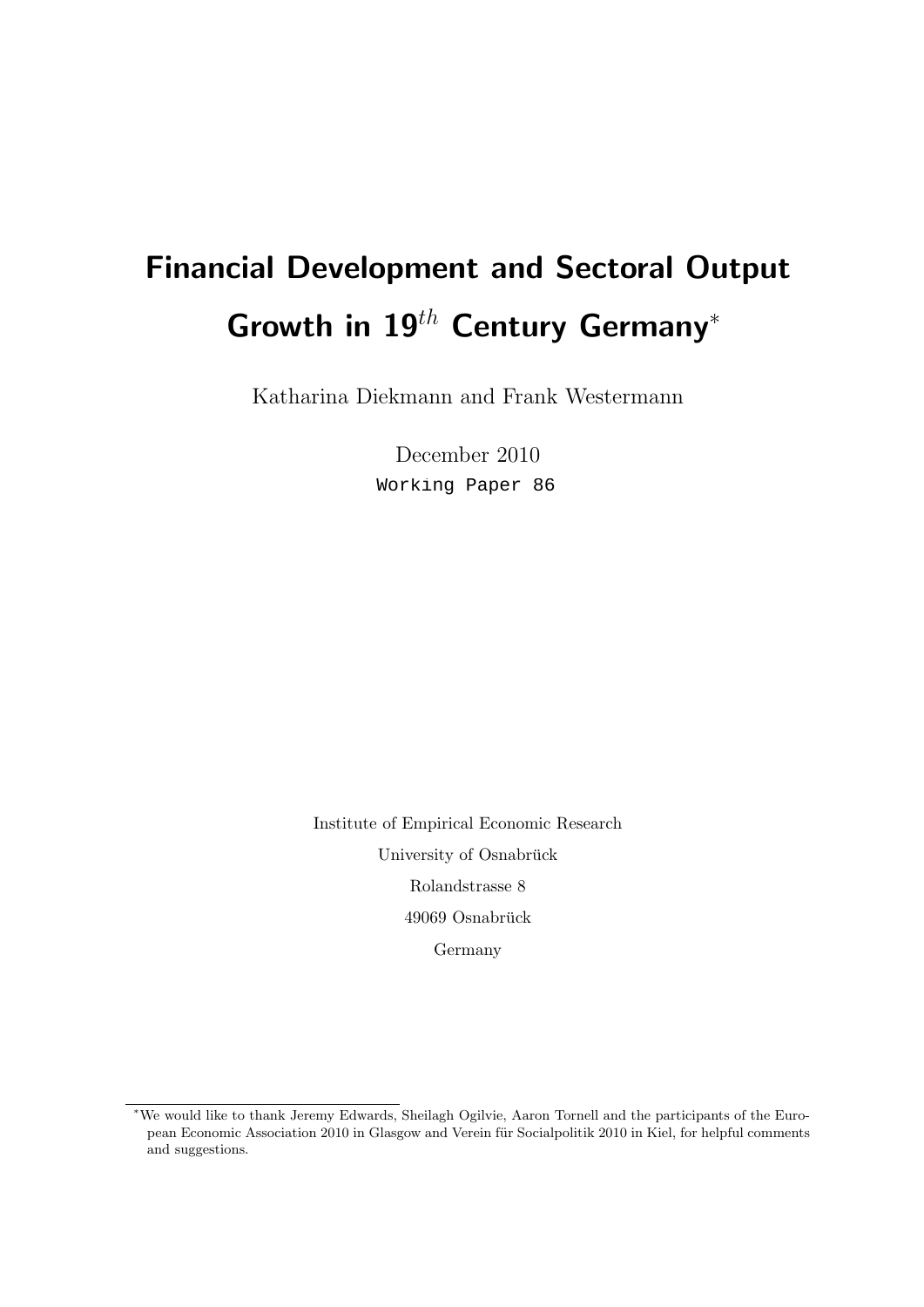# Financial Development and Sectoral Output Growth in  $19^{th}$  Century Germany

Katharina Diekmann and Frank Westermann

December 2010

Abstract: In this paper we re-evaluate the hypothesis that the development of the financial sector was an essential factor behind economic growth in  $19^{th}$ century Germany. We apply a structural VAR framework to a new annual data set from 1870 to 1912 that was initially recorded by Walther Hoffmann (1965). With respect to the literature, the distinguishing characteristic of our analysis is the focus on different sectors in the economy and the interpretation of the findings in the context of a two-sector growth model. We find that all sectors were affected significantly by shocks from the banking system. Interestingly, this link is the strongest in sectors with small, non-tradable goods producing firms, such as services, transportation and agriculture. In this regard, the growth patterns in  $19<sup>th</sup>$  century Germany are reminiscent to those in today's emerging markets.

Keywords: Economic Growth, Financial Development, Sectoral asymmetries JEL: C22, N13, N23, 011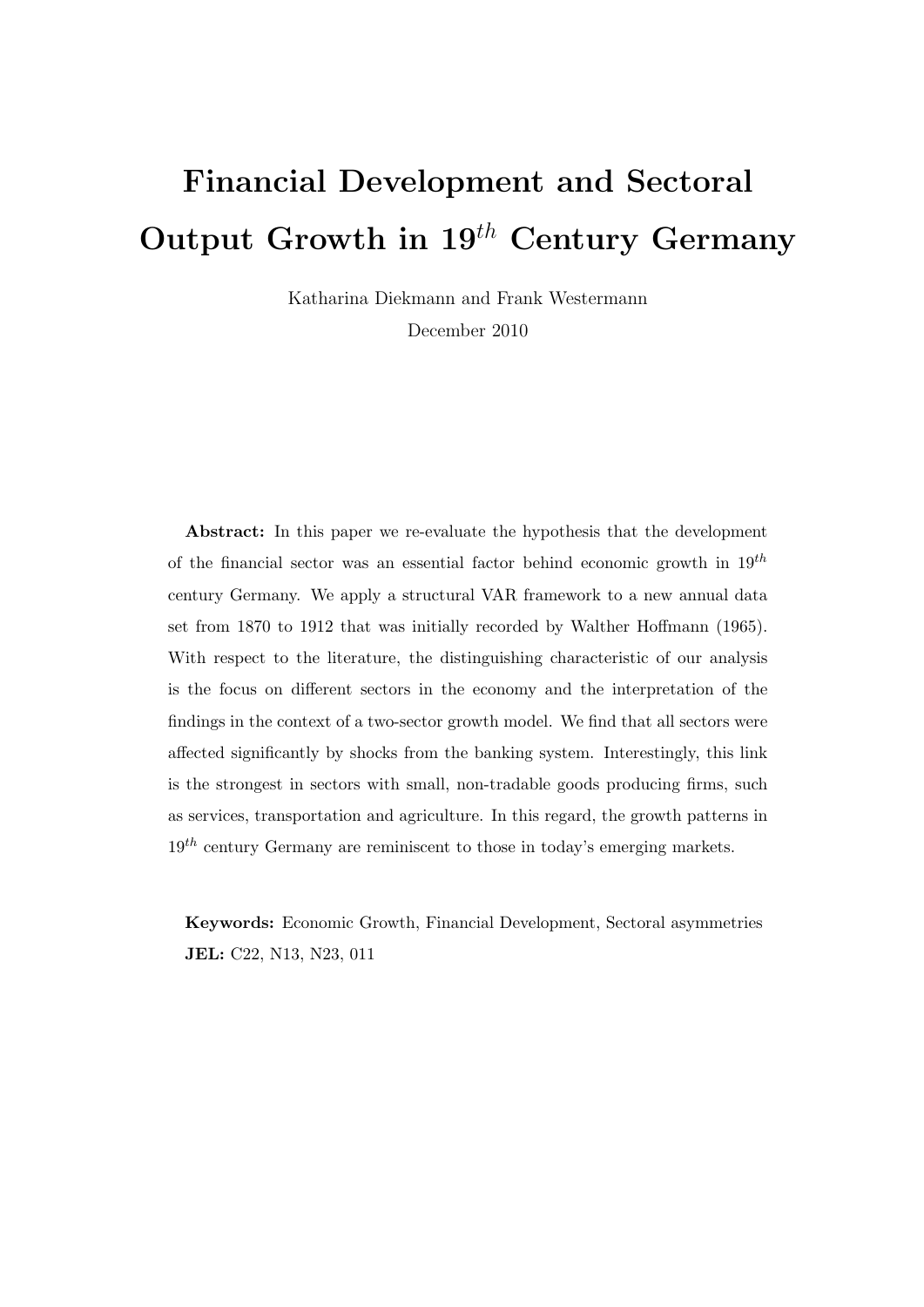# 1 Motivation

In this paper we re-evaluate the hypothesis that bank lending was a key factor in the growth process in  $19^{th}$  century Germany and that it has been instrumental in financing the industrial revolution. This hypothesis has been developed, among others, by the influential economic historian Alexander Gerschenkron (1962). This conventional view has been adopted by most researchers and has triggered a literature that discusses the benefits of close bank-firm relationships that were said to be typical of Germany at the time. A survey on papers arguing along these lines is given for instance in Guinnane (2002). In a notable exception, however, Edwards and Ogilvie (1996) challenge this view and point out that large universal banks that serviced the big industrial firms contributed only a small fraction to total bank lending. They argue that universal banks were primarily engaged in organizing the issuance of new shares, but hardly contributed to financing long-term investment by credit.

In this paper, we employ a new data set to reinvestigate whether there has been a positive effect of bank lending on growth and whether indeed the industrial sector - or possibly other sectors in the economy - benefited most strongly from the development of domestic credit in Germany. This data set was initially recorded by Walter Hoffmann (1965) for the sample period of 1870-1912 and includes a detailed sectoral disaggregation of output. It therefore allows us to trace the effect of the rapid increase in bank lending on net domestic product, as well as on the sectoral structure underneath it.<sup>1</sup> In our paper, we focus on the main subsectors manufacturing, mining, agriculture, transportation, trade and services.

In the empirical analysis, we use a VAR framework to trace the effect of an unexpected shock in aggregate lending on domestic product and its subsectors. From the VAR coefficients, we generate impulse response functions in two different ways. On the one hand, we use generalized impulse response functions. These can be computed without prior knowledge of the contemporaneous causal relationships among the variables. On the other hand, we use a Cholesky decomposition that was proposed by Tornell and Westermann (2005) and that, using an appropriate ordering, can be interpreted as structurally identified in the context of a theoretical two-sector growth model with credit market imperfections. As output, in the

<sup>&</sup>lt;sup>1</sup>In addition to the historical interest in the German industrial sector, the importance of sectoral information when analysing the effects of financial deepening on growth, has been emphasized, among others, by Rajan and Zingales (1998) and Tornell and Schneider (2004), as aggregate measures on output often mask deep asymmetries in sectoral output dynamics.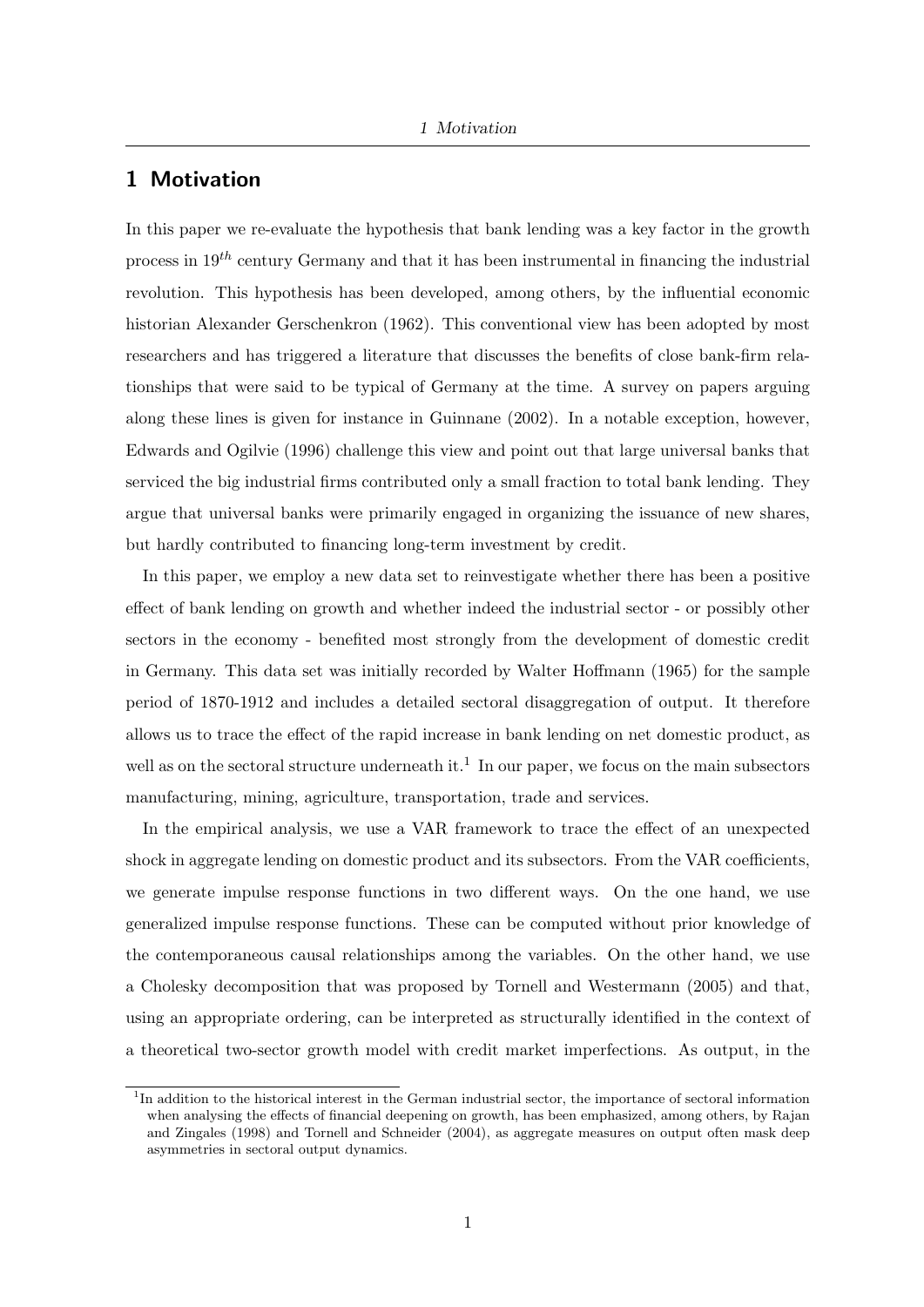model, depends on investment and credit in period  $t-1$ , it is assumed not to be affected by bank lending in the same period.<sup>2</sup>

Considering first the aggregate variables, we find that net domestic product (NDP) displays a significant and positive reaction to a standard shock in the bank lending variable, using both identification approaches. We find a direct effect on GDP and an additional indirect channel via its effect on investment. This finding is consistent with most papers on economic history (see for instance Burhop (2006) for Germany, Levine (1997), King and Levine (1993), Rousseau and Wachtel (1998, 2000) and Schularick and Steger (2010) for other countries), as well as a large body of literature on finance and growth in the post world war two period, in particular in today's emerging markets (see Beck et al. (2000) for an overview).

In the sectoral analysis, we find that all subsectors also react significantly to an unexpected shock in aggregate lending. It is interesting, however, that the importance of these shocks varies substantially across sectors. In a variance decomposition of the forecast errors, we find that for the mining sector, the industrial sector and the trade sector, shocks from the banking system only play a minor role. The agricultural sector, the transportation sector and the service sector, on the other hand, are substantially more affected. Although our findings confirm previous empirical studies on the aggregate impact of bank lending on growth, they therefore challenge the conventional view on the role the banking system has actually played in promoting growth. Our results indicate that rather than speeding up the structural change towards the industrial sectors, the importance of the bank lending was to to allow other sectors to keep up with its pace. In a period of rapid technological change, it seems to have allowed for a more balanced growth path than it otherwise could have been. This result appears to be at odds with the hypothesis that the industrial sector benefited most strongly from the development of lending in the banking sector, but is consistent with Edwards and Ogilvie's view that German banking system was primarily engaged in small firm financing.

The importance of sectoral information, when analysing the effects of financial deepening on growth, has also been emphasized in Tornell and Schneider (2004), who point out that aggregate measures on output often mask deep sectoral asymmetries in credit constrained economies.<sup>3</sup> It is interesting that the sectoral patterns in  $19^{th}$  century Germany are indeed

<sup>&</sup>lt;sup>2</sup>In our empirical exercise a 'period' would be a year, as higher frequencies were unavailable for this time period.

<sup>&</sup>lt;sup>3</sup>See also Rajan and Zingales (1998).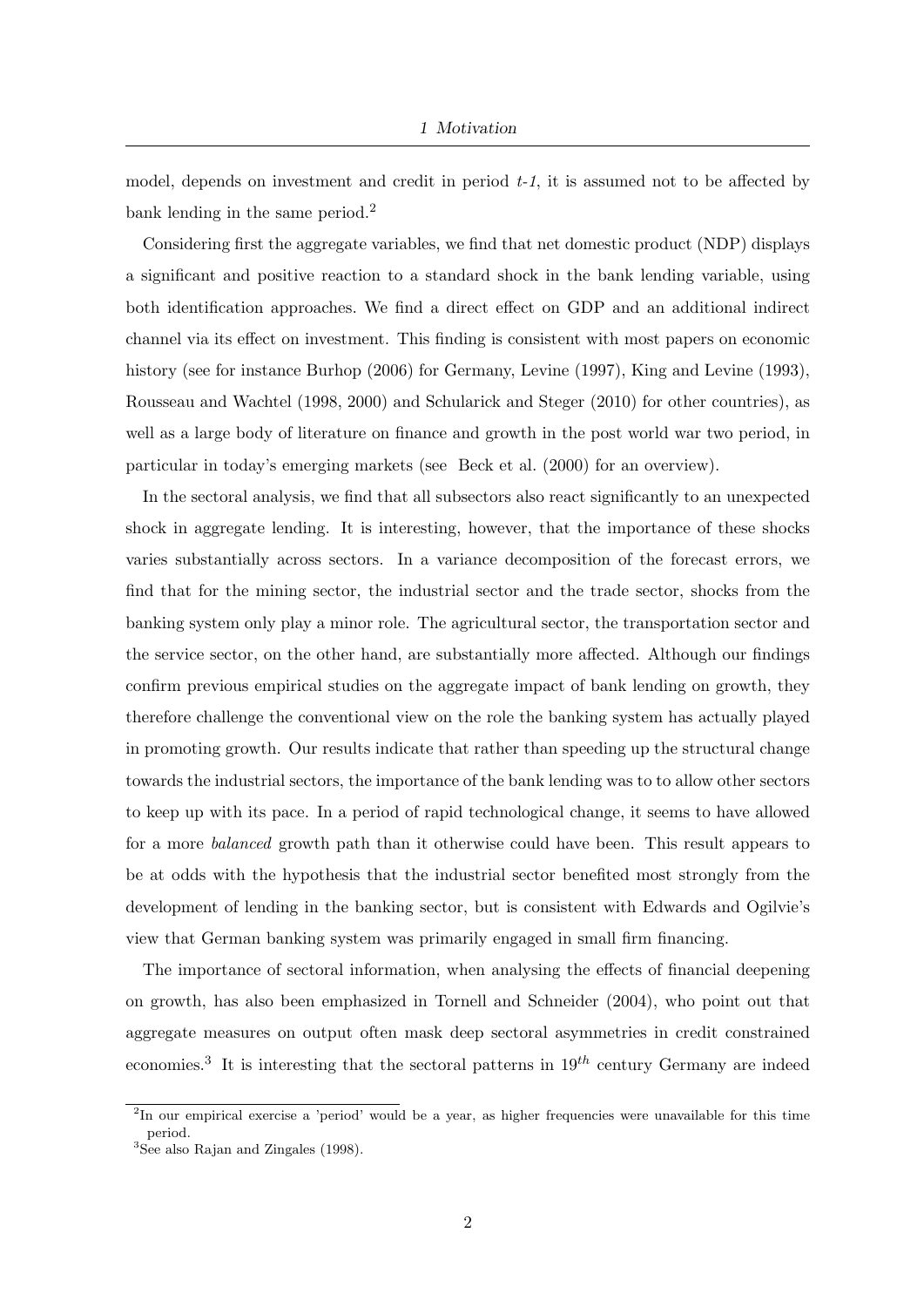### 1 Motivation

reminiscent of the sectoral growth patterns observed in today's emerging markets. Tornell, Westermann and Martinez (2003) have documented in a broad cross section of middle income countries from 1980-2000 that there exists a pronounced shift toward small firms and nontradable goods producing firms in periods of rapid credit expansion. Tornell and Schneider (2004) motivate theoretically that small firms in non-tradables goods producing sectors are likely to benefit most from bank lending, while the tradables sectors typically consist of large firms that have other forms of financial instruments available. In their model, the later sectors can directly borrow from the (international) capital market and are largely unaffected by the domestic banking system. Taking into account these characteristics of credit markets, Rancière and Tornell (2010) developed a two sector growth model, in which the non-tradable sector is a bottleneck to economic growth as it is used as an input in the tradable sectors production. Relaxing the credit constraints in the non-tradable sector therefore leads to overall higher growth.

The empirical results in our paper seem to confirm this view. The industry, mining and trade sector are classical tradable goods producing sectors. In particular, the industrial sector displayed the highest export share during the late  $19^{th}$  and early  $20^{th}$  century in Germany. Also the latter two sectors consist of mostly large firms. Transportation and services, on the other hand, are clearly non-tradable. Although agriculture ranks among the more tradables sectors today, it is plausible that due to the lack of modern refrigerating technologies as well as high tariffs, its output was relatively non-tradable more than a century ago. The rapid increase in productivity of small agricultural firms is documented in van Zanden  $(1991)^4$ . Its importance for the industrial revolution has been discussed for instance in Perkins (1981) and Webb (1982).<sup>5</sup> In the context of the Rancière and Tornell model, it can be seen as an input into the production process and the financial sector development helps to remove this 'bottleneck' that prevents an overall higher growth path. Finally, the assumptions on credit market imperfection in the Tornell and Schneider (2004) model are likely to be valid for our sample period. Guinnane (2001) has argued that rural credit was a significant problem in  $19<sup>th</sup>$  century Germany and pointed out that "credit conditions in Germany sound similar to

<sup>4</sup>Van Zanden shows that the use of mechanical threshers, reapers or sowing machines was particularly high in post-1870 Germany. The development of agricultural finance in the  $19^{th}$  century Germany has also been documented in Blömer (1990).

<sup>5</sup>This has also been documented for other countries. There is a consensus among economic historians that an agricultural revolution has preceded the industrial revolution in several countries (see for instance Crafts (1985) who documents growth in the agricultural sector in England, prior to 1820).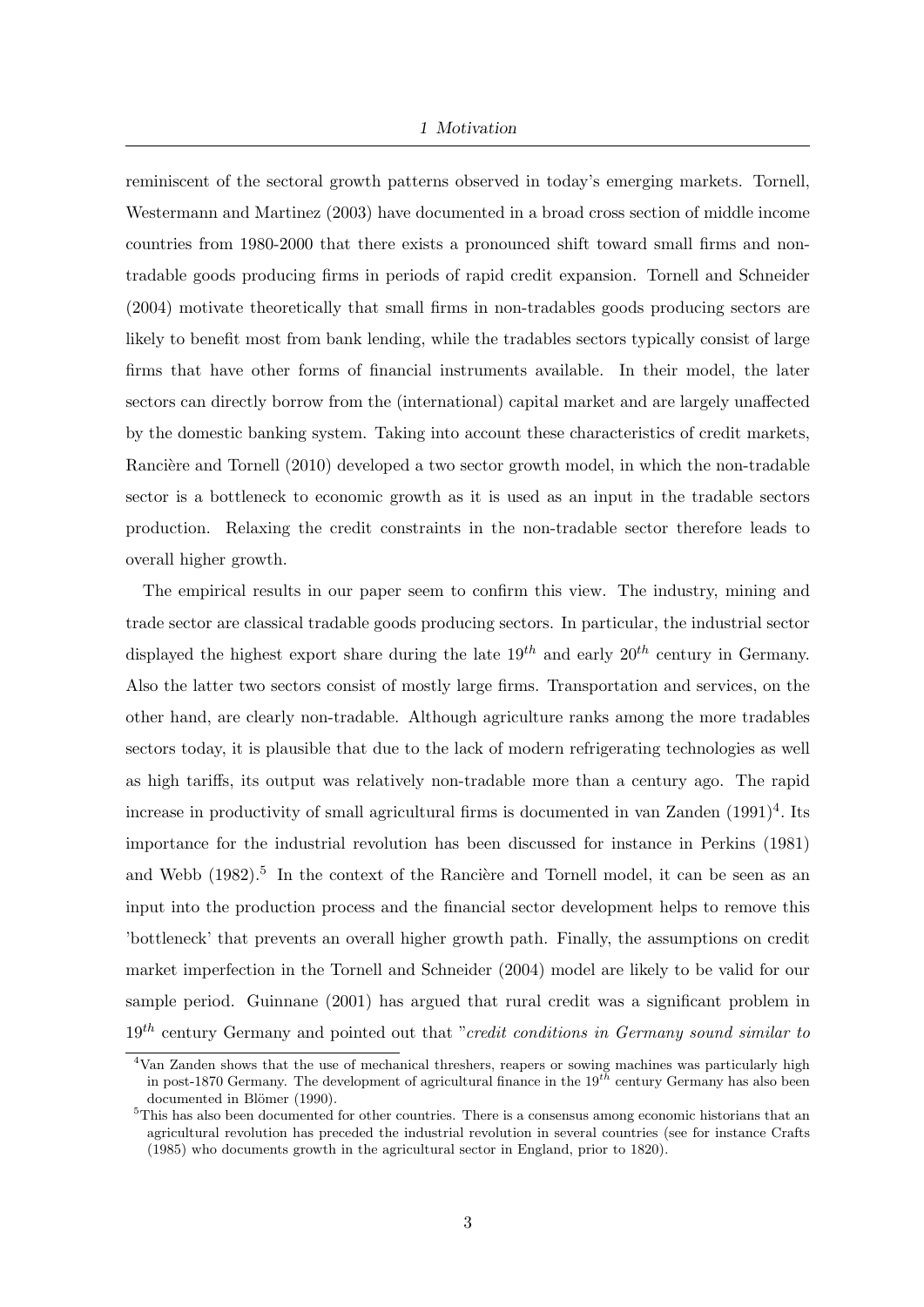those found in many developing countries today" (p.368).

We test for the robustness of our results in several ways. First, we employ two alternative indicators of bank lending, the net contribution of banks to financing investment and total assets in the banking system. Furthermore, we use data on equity capital to show that the non-tradables sectors did not disproportionately benefit from alternative forms of financing that are typically used by large industrial firms. When using equity capital in our VAR's, instead of bank lending, the industrial sector is the one that reacts to an unexpected increase in financial resources most strongly.

Section 2 provides a description of the data and a preliminary analysis of the unit root and cointegration properties. The VAR analysis of aggregate output is given in section 3. Section 4 contains the sectoral analysis and robustness tests. Section 5 concludes.

## 2 Description of the data and preliminary analysis

The data in our analysis are recorded from a book written by the German economic historian Walter Hoffmann (1965). This data set is particularly useful for our analysis because it includes a detailed decomposition of sectoral output.

Our main variables are the *Net Domestic Product* (*NDP*)<sup>6</sup>, Investment (I)<sup>7</sup> and *Bank Lend*ing  $(B)^8$ . Both, domestic product and investment are expressed in net terms and in constant 1913 prices. Our bank variable captures the contribution of banks in the financing of net investment.

On a disaggregated level we consider the following sectors: *Mining*  $(M)$ *, Industry*  $(IN)$ *, Agri*culture (A), Trade (T), Transportation (TR) and Services  $(S)$ .<sup>9</sup> The mining sector contains value added of mining and salines, the industry sectors consists of industry and handcraft and the agriculture sector covers the value added of farming, forest and fishing. The trade sector contains the value added of trade, banks, insurances and public houses. Figure 1 shows the time paths of the sectors in logged terms. While mining and industrial production were growing very fast over our sample period there was also substantial growth in agriculture.

 ${}^{6}$ See Hoffmann (1965), table 5a, p.26f., converted in level data.

<sup>7</sup>See Hoffmann (1965), table 248, p.825f.

<sup>&</sup>lt;sup>8</sup>See Hoffmann (1965), table 239, p.812f. Because the data for *Bank Lending* are only available in nominal terms, we adjusted the values with the price index for the net national product, table 148, p.598ff.  $9$ See Hoffmann (1965), table 103, p.454f.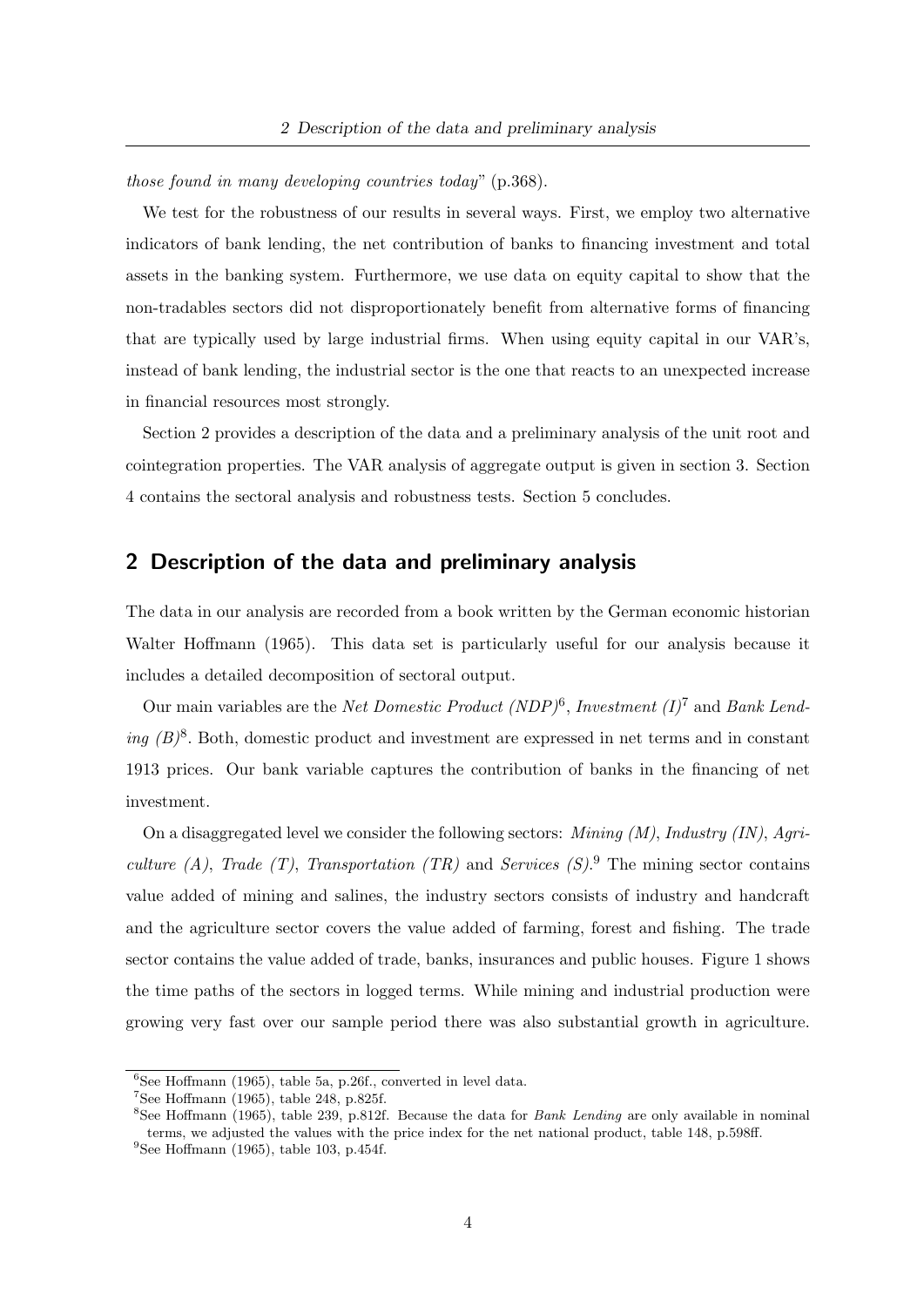Transportation was the fastest growing among all sectors.





Note: The graphs for the sectoral output of mining (M), industry (IN), agriculture (A), trade (T), transportation (TR), and services (S) are displayed.

Table 1: Results of the ADF tests

| Variable             |          | Levels   |       | 1st Differences |          |       |
|----------------------|----------|----------|-------|-----------------|----------|-------|
|                      | ADF      | k        | Prob. | ADF             | k        | Prob. |
| Net Domestic Product | 0.252    | 0        | 0.973 | $-5.493***$     | $\Omega$ | 0.000 |
| Investment           | $-0.988$ | 1        | 0.749 | $-12.507***$    | $\Omega$ | 0.000 |
| Bank Lending         | $-2.455$ | 0        | 0.134 | $-6.950***$     | 1        | 0.000 |
| Total Assets         | $-1.921$ | 1        | 0.320 | $-3.941***$     | $\Omega$ | 0.004 |
| Equity Capital       | 0.123    | 4        | 0.963 | $-4.938***$     | 3        | 0.000 |
| Mining               | $-0.205$ | $\Omega$ | 0.930 | $-5.679***$     | 1        | 0.000 |
| Industry             | 0.119    | $\Omega$ | 0.964 | $-4.875***$     | $\Omega$ | 0.000 |
| Agriculture          | $-0.953$ | $\Omega$ | 0.761 | $-8.067***$     | $\Omega$ | 0.000 |
| Trade                | 0.347    | $\Omega$ | 0.978 | $-7.984***$     | $\Omega$ | 0.000 |
| Transportation       | $-0.584$ | $\Omega$ | 0.864 | $-5.465***$     | $\Omega$ | 0.000 |
| Services             | $-1.364$ | 1        | 0.591 | $-4.804***$     | $\Omega$ | 0.000 |

Note: The ADF test is calculated for levels and first differences for the variables net domestic product, investment, bank lending, total assets, equity capital, mining, industry, agriculture, trade, transportation and services for the years 1870 to 1912. The lag length is selected by the Schwarz information criterion. \*\*\*  $(**,*)$  indicates significance at the 99% (95%, 90%) level.

We also take an alternative measure of the banks' contribution to financing investment. Our indicator Total Assets (TA) includes the total assets of savings banks, cooperate credit associations, mortgage banks, banks of issue and commercial banks.<sup>10</sup> All data are recorded on an annual basis. The sample period covers the years 1870 to 1912.<sup>11</sup>

 $10$ See Hoffmann(1965), tables 202, 203, 205, 206, 207, p.733ff.

<sup>&</sup>lt;sup>11</sup>Note that some of the data go back to 1850. In our benchmark regressions, we did not take the full time period, however, to limit our analysis to a period with a uniform federal territory of Germany and to avoid structural breaks. We also avoid the necessary interpolation of some data points in the 1850s. The main results of the analysis are unaffected by the choice of the time window.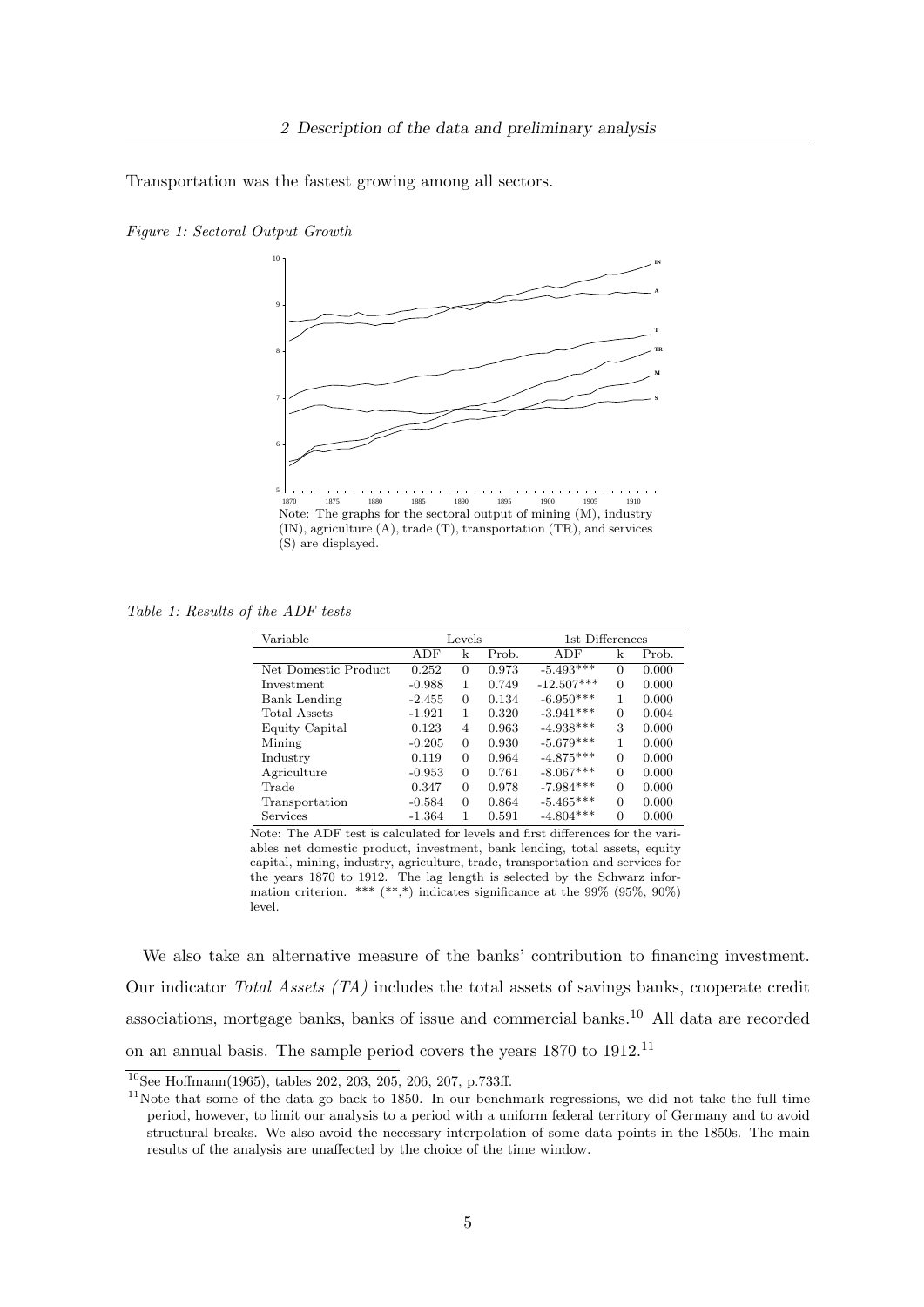|                                       | Johansen   |                           |         |                              | Engle/Grange |
|---------------------------------------|------------|---------------------------|---------|------------------------------|--------------|
| Variable                              |            | Trace                     |         | Max-Eigenvalue               |              |
| Net Domestic Product, Investment      | $r = 0$    | $61.634***$               | $r = 0$ | $25.\overline{360*^{\circ}}$ | $-4.016*$    |
| Bank Lending                          | $r \leq 1$ | 36.275**00                | $r = 1$ | $18.934*$                    |              |
|                                       | $r \leq 2$ | $17.340***$               | $r=2$   | $17.340***$ °°               |              |
| Net Domestic Product and Bank Lending | $r = 0$    | $38.974***00$             | $r = 0$ | $23.660***$ <sup>o</sup>     | $-3.417*$    |
|                                       | $r \leq 1$ | $15.314***00$             | $r = 1$ | 15.314**00                   |              |
| Investment and Bank Lending           | $r = 0$    | $30.903***$               | $r = 0$ | $21.465***$                  | $-4.243**$   |
|                                       | $r \leq 1$ | $9.438*$                  | $r = 1$ | $9.438*$                     |              |
| Mining and Bank Lending               | $r = 0$    | $36.425***$ <sup>oo</sup> | $r = 0$ | 27.208**00                   | $-3.176*$    |
|                                       | r<1        | 9.217                     | $r = 1$ | 9.271                        |              |
| Industry and Bank Lending             | $r = 0$    | $31.528***$               | $r = 0$ | $20.425***$                  | $-3.467*$    |
|                                       | r<1        | $11.103*$ °               | $r = 1$ | $11.103*$                    |              |
| Agriculture and Bank Lending          | $r = 0$    | $26.850***$               | $r = 0$ | 15.858*                      | $-3.614**$   |
|                                       | $r \leq 1$ | $10.992^*$ $^{\circ}$     | $r = 1$ | $10.992*$                    |              |
| Trade and Bank Lending                | $r = 0$    | $48.807***$ °             | $r = 0$ | 33.476**00                   | $-3.564*$    |
|                                       | r<1        | $15.331***$               | $r = 1$ | $15.331***$ <sup>oo</sup>    |              |
| Transportation and Bank Lending       | $r = 0$    | $30.750***$ <sup>o</sup>  | $r = 0$ | $18.707*$                    | $-3.245*$    |
|                                       | $r \leq 1$ | $12.043^{*\circ}$         | $r = 1$ | $12.043*$                    |              |
| Services and Bank Lending             | $r = 0$    | 11.252                    | $r = 0$ | 8.631                        | $-1.567$     |
|                                       | $r \leq 1$ | 2.621                     | $r = 1$ | 2.621                        |              |

Note: \*\* and \* indicate significance at 5% and 1% level by employing critical values from Osterwald-Lenum. ◦◦ and ◦ indicate significance at 5% and 1% level for critical values from Cheung and Lai (1993). For Engle and Granger (1987), \*\* and \* indicate significance at 5% and 1% level using critical values from MacKinnon (1991).

We start our empirical analysis, by testing the unit root properties of our time series. We first apply the conventional Augmented Dickey Fuller test. In table 1 that reports the results for our main variables, we can see that all of our time series are nonstationary in levels, but stationary in first differences. The optimal lag length in the test specifications were chosen by the Schwarz information criterion.

In the following sections of the paper we will estimate the causal linkages among our main variables by using a vector autoregression. In this VAR our variables enter in logged levels and we therefore need to check the cointegration properties of our data set as second preliminary exercise (see table 2).

Overall, there is substantial evidence on cointegration among our time series, although in some cases the evidence is mixed, when using different techniques of estimation. Using the Engle and Granger (1987) approach, we find evidence of cointegration among all pairs of time series that later enter the VAR analysis, except services and bank lending. We cannot generally confirm cointegration with using the Johansen (1991) test, however. In particular the three variable system of net domestic product, investment and bank lending as well as some bivariate combinations do not appear cointegrated in this second approach.

Although there is only mixed evidence on cointegration we continue with the VAR speci-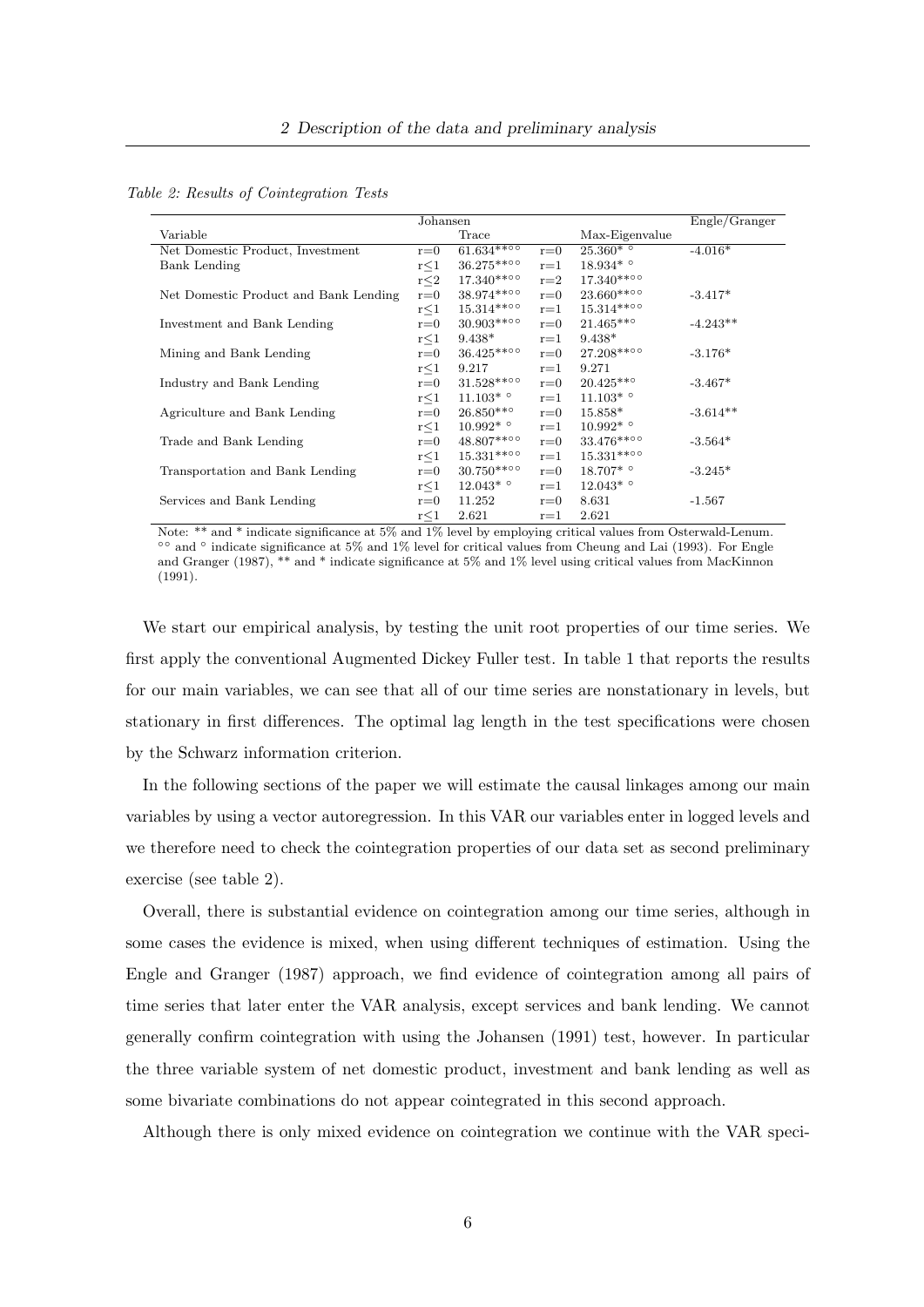fication in levels, as the alternative - an estimation in first differences - seems to have even more severe shortcomings. The time series in the first differences have a much higher variance in the beginning of the sample than towards the end of the sample. The intuition of this phenomenon is that at this very early stage of development, the time series start to grow from very low levels. Thus, positive as well as the negative growth rates will have a much larger amplitude than in the later part of the sample, where they have reached a higher level.

Proceeding with the VAR in levels, we need to keep in mind, however, a potential bias in our results if the time series are not clearly cointegrated. Except for the bivariate combination of services and bank lending, we can reject the null of no cointegration at least in one of the three approaches (Engle/Granger, Johansen, Trace/Max-Eigenvalue Statistic).

## 3 Investment, credit and output growth - a VAR analysis

In the subsequent analysis, we take two different approaches of modeling the link between financial development and growth. One of the key issues in a VAR framework is the identification of structural shocks. In our first approach, we apply the concept of generalized impulse responses. This approach has the benefit that the impulse response functions are independent of the ordering of the variables in the VAR. Its drawback, however, is that the structural shocks are ultimately not identified. We simulate a *system shock*, where the contemporaneous reactions of the other variables are already included.

In the second approach we follow the structural identification proposed in Tornell and Westermann (2005). In this paper, the identification is based on a theoretical two-sector growth model that also guides the analysis in the later sections of this paper. We employ a Cholesky decomposition, where output cannot contemporaneously react to domestic lending in the same period. The intuition is that output results from investment that is financed by domestic credit in the period t-1. This also applies to sectoral output. As lending, on the other hand, can react to changes in output in the same period, we have a recursive system that can be used to identify shocks from each variable, following the standard Cholesky procedure. The advantage of this approach is that a structural interpretation can be given to the impulse response functions in the context of this model. A drawback is that we need to limit the analysis to a bivariate system. In our view, neither of the two approaches may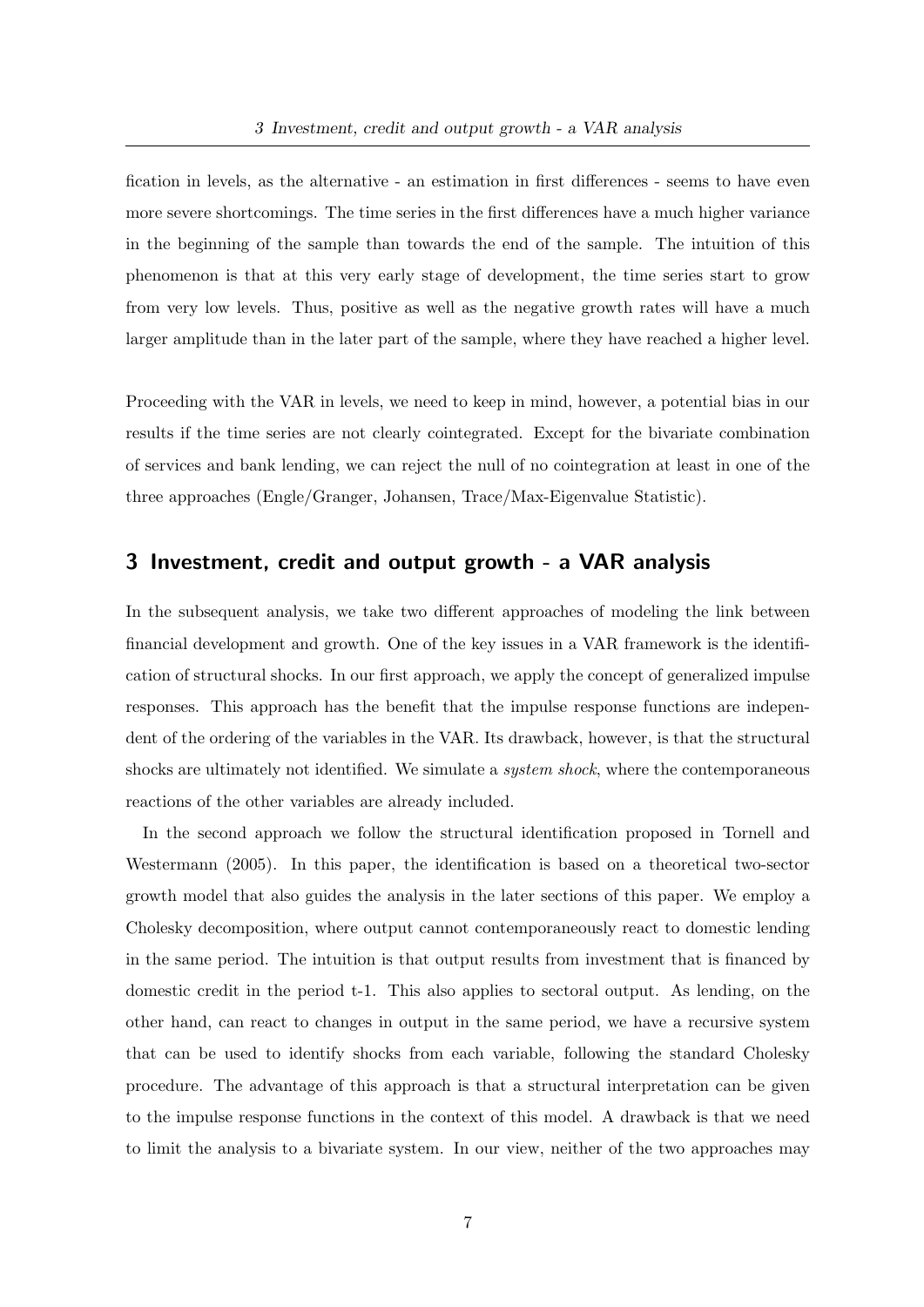clearly be better, but jointly, they give a more complete picture of the link between financial development and growth.

### Generalized impulse response functions

Figure 2 reports the generalized impulse responses from our first VAR that includes the variables net domestic product, investment and bank lending. Our main interest is in the effect that banks have on the net domestic product, which is displayed in Panel A. There, a statistically significant effect for about four years exists. Panel B shows that there is in addition another indirect effect. For a period of three to four years, an unexpected increase in bank lending increases investment. It is well known that investment, in turn, has a positive impact on NDP. $^{12}$ 

Figure 2: Generalized Impulse Responses for Net Domestic Product, Investment and Bank Lending



Note: The solid lines trace the impulse responses of net domestic product (NDP) to shocks in investment (I) and bank lending (B) for the years 1870 to 1912.

Table 3: Variance Decomposition for Net Domestic Product, Investment and Bank Lending

|                                    | Years    |          |
|------------------------------------|----------|----------|
| Variance Decomposition             | .5       | 10       |
| NDP variance due to B (in percent) | 24.009   | 23.129   |
|                                    | [12.374] | [12.294] |
| I variance due to B (in percent)   | 30.006   | 29.281   |
|                                    | [12.470] | [12.541] |

Note: The variance decomposition of the forecast error is shown for the three-variable VAR, including net domestic product (NDP), investment (I) and bank lending (B) for the years 1870 to 1912. The values in parentheses indicate the standard deviation.

Although the impulse response functions have revealed a clear link between aggregate bank credit and net domestic product, they do not allow to assess the importance of these shocks

 $12$ Indeed, the impulse response for NDP and investment reveal a positive but short-lived impact on NDP, when investment is shocked unexpectedly. Because this effect is often reported in the literature, we do not show this graph in this paper.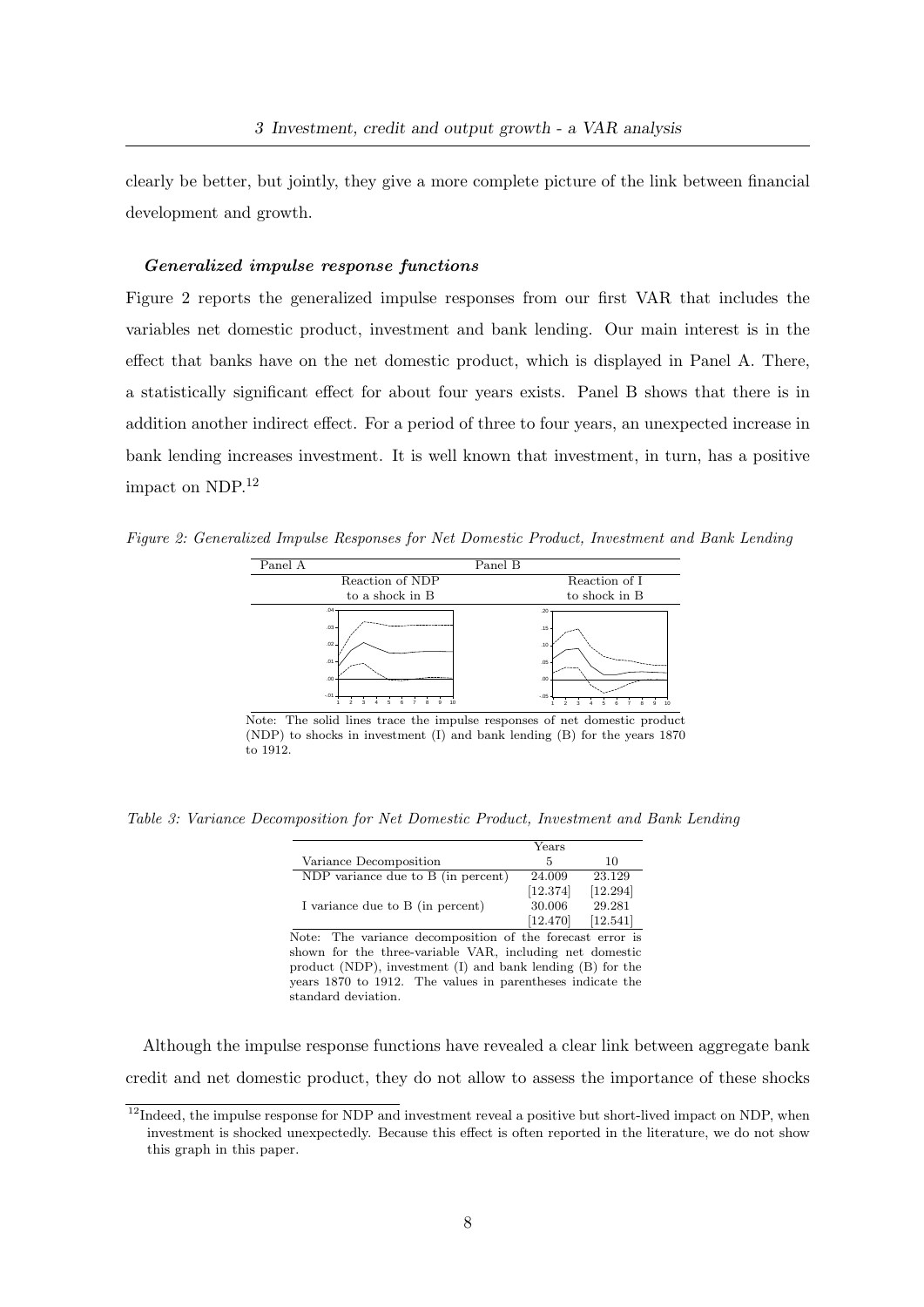in the total forecast error variance. For this purpose, we conduct a variance decomposition as a next step. Table 3 shows the variance decomposition for a forecast horizon of 5 and 10 years. We find that bank lending explains up to 24% of the forecast error variance of net domestic product and up to 30% of the forecast error variance of investment. Although this implies that other shocks seem to be more important, this is a relatively high number in a VAR analysis.<sup>13</sup>

## Cholesky Decompositions

In this section, we estimate the alternative approach of a Cholesky decomposition see Tornell and Westermann (2005). Panel A and Panel B of figure 3 show the results of the impulse response functions, generated from two different VAR's. In this first VAR, we only include net domestic product (NDP) and bank lending, in the second one, we include NDP and investment. Panel A shows that there is a positive and significant reaction of net domestic product to an unexpected shock in bank lending. Furthermore, in Panel B, we see that there is also a significant reaction of investment to bank lending.<sup>14</sup> The variance decompositions, reported in table 4, show that the shock in bank lending explain 21% and 25% of the forecast error variance. Thus, the results seem to confirm the finding from the previous section that used generalized impulse response functions.

 $13$ The estimation of generalized impulse response functions is a useful approach, as it allows for a representation that needs very few assumptions about the underlying causal structure of the variables. This can be seen in the graphs for instance by the fact, that none of the impulse response functions start from zero (due to the assumptions on the recursiveness of the variables). As discussed above, a short-coming of this approach is the lack of precise identification, when the contemporaneous correlation is fairly high.

 $14$ Note that these impulse response functions come from separate regressions. In a Cholesky decomposition it is not feasible to include the three variables at the same time, as it does not exists a plausible ordering for net domestic product and investment.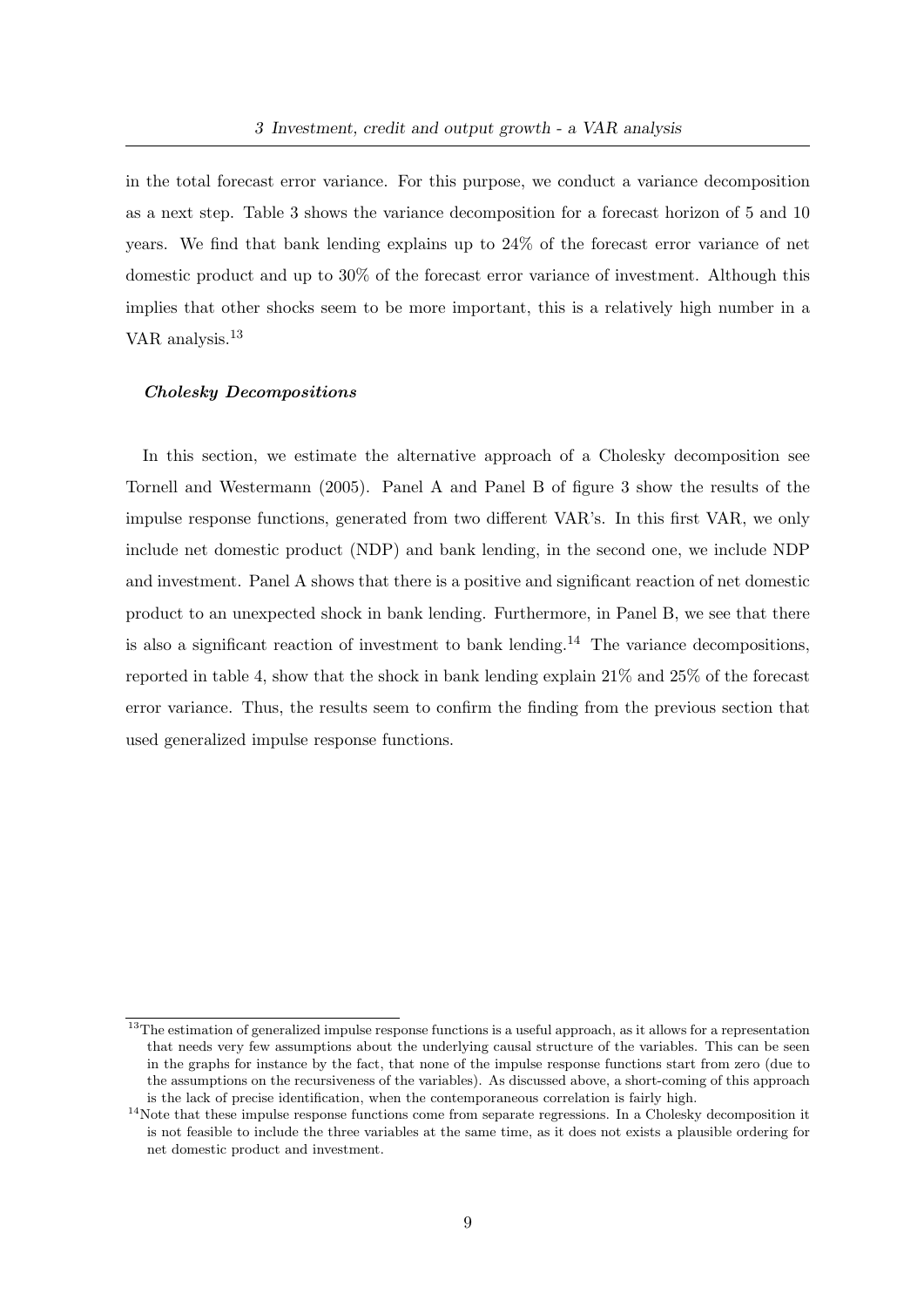

Figure 3: Impulse Responses for Net Domestic Product and Bank Lending, and Investment and Bank Lending

Note: The solid lines trace the impulse responses of net domestic product (NDP) and investment (I) to shocks in bank lending (B) for the years 1870 to 1912.

Table 4: Variance Decomposition for Net Domestic Product and Bank Lending, and Investment and Bank Lending

|                                    | Years    |          |
|------------------------------------|----------|----------|
| Variance Decomposition             | 5        | 10       |
| NDP variance due to B (in percent) | 20.777   | 21.045   |
|                                    | [10.648] | [11.186] |
| I variance due to B (in percent)   | 25.256   | 25.690   |
|                                    | [12.860] | [13.955] |

Note: The variance decomposition of the forecast error is shown for the three-variable VAR, including net domestic product (NDP), investment (I) and bank lending (B) for the years 1870 to 1912. The values in parentheses indicate the standard deviation.

## 4 A sectoral analysis

The findings in the previous sections largely confirmed earlier research on historical data in Germany and other countries. A key question that we would like to address in the present paper, is to understand which sectors of the economy benefited most strongly from the positive link between bank lending and growth. In the literature on today's emerging markets, pronounced sectoral asymmetries are often found, and we find it very interesting to compare how the growth process in  $19^{th}$  century Germany relates to the experiences of the emerging markets of the last 20 to 30 years. We therefore also investigate the sectoral differences in the responses of output to aggregate lending in this section.

In the literature on financial development in emerging markets, sectors are typically classified as small (and non-tradable) or large (and tradable). The motivation for this classification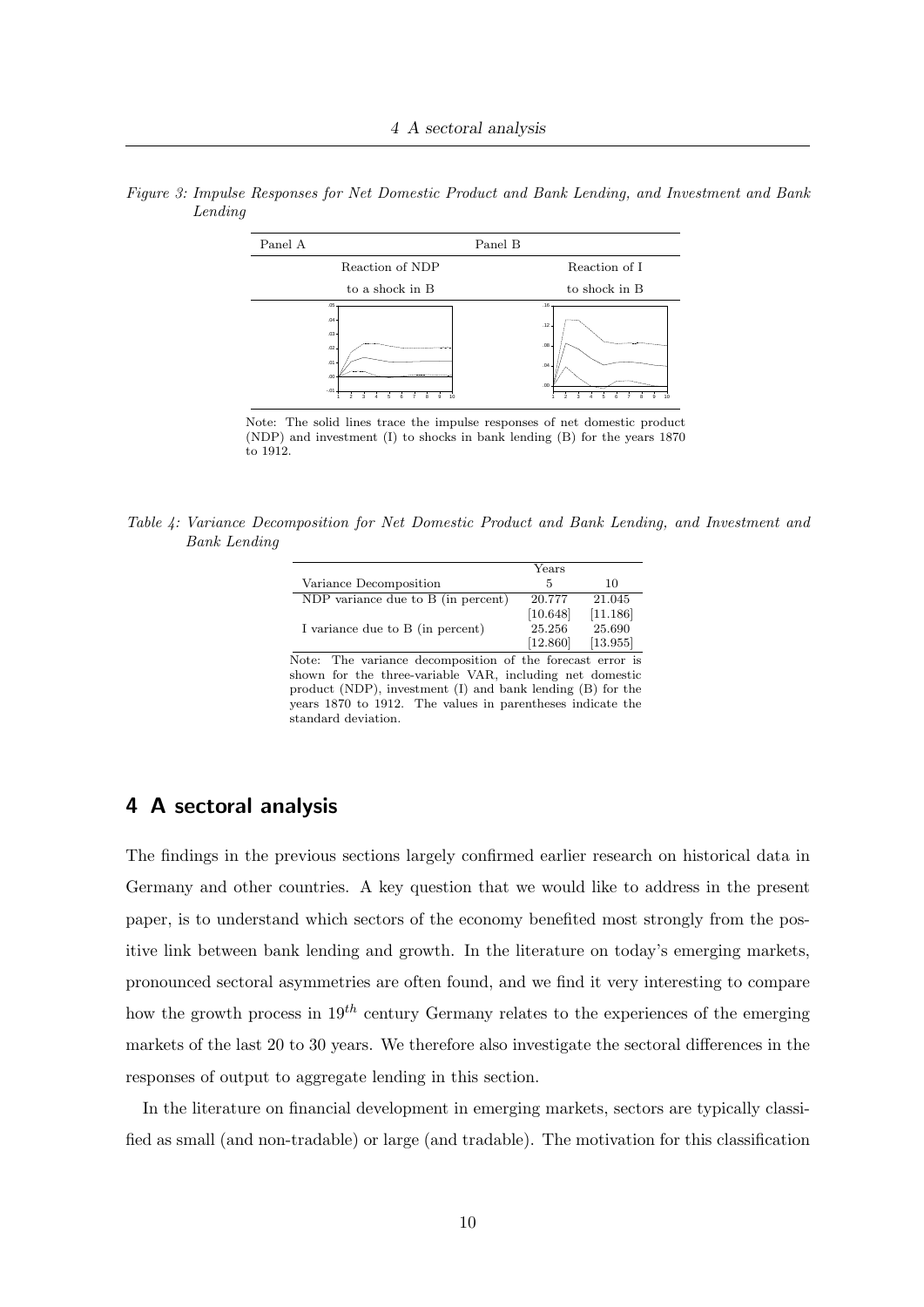is that the former set of firms are financing investment mainly via the domestic banking system, while the later has other financial instruments available, such as issuing equity or commercial paper, or borrowing on the international capital market. It is often found that the strength of the link between financial development and output growth differs substantially between these two groups. This difference across sectors is quite pronounced in middle income countries and emerging markets, but less prevalent in industrial economies.

The data set of Hoffmann (1965) includes detailed information on the sectoral aggregate accounts of Germany and allows us to do such a decomposition. We focus on six main subsectors of NDP, the industrial sector, mining, agriculture, trade, transportation and services.

Figure 4 shows the impulse response functions that were generated from bivariate VARs, including the respective measure of output and our bank lending variable. As in the previous section, we generate the impulse response functions from a Cholesky decomposition, where the bank lending variable is ordered at the second position in the VAR.

We find that in all sectors there is a positive reaction of output to an unexpected shock in bank lending. In all sectors, except for the trade sector, this reaction is also statistically significant at the 5% level. However, the variance decomposition in table 5 shows that the shocks coming from the banking system are of quite different importance for the various sectors of the economy. The insignificant trade sector is least affected by banks. Shocks from the banking system explain only up to 4.9% of the forecast uncertainty of the trade sector. Interestingly, shocks from the banking system also show little impact on the industry and mining sectors, with values of 9.3% and 5.7%. This finding is interesting, as it challenges the conventional wisdom that the industrial revolution was substantially accelerated by the parallel development of the banking system. On the other hand, we find that the sectors agriculture (up to 17.9%), transportation (up to 25.5%) and services (up to 25%) were most affected by shocks in the banking system.<sup>15</sup>

The structure of German exports - that was also recorded, although not on an annual basis, by Hoffmann (1965) - suggests that the industry sector was indeed the most tradable in Germany. In 1910-13, final goods had the largest share in total German exports - textiles  $(12.3\%)$ , metal and machinery  $(21\%)$  as well as chemicals  $(9.9\%)$  - followed by raw materials

<sup>&</sup>lt;sup>15</sup>Note that the significance level of the variance decomposition is very low in general. Our robustness tests in the following section will show, however, that the contributions of banks to the forecast error variance are also significant at conventional levels, when using the alternative banking indicator.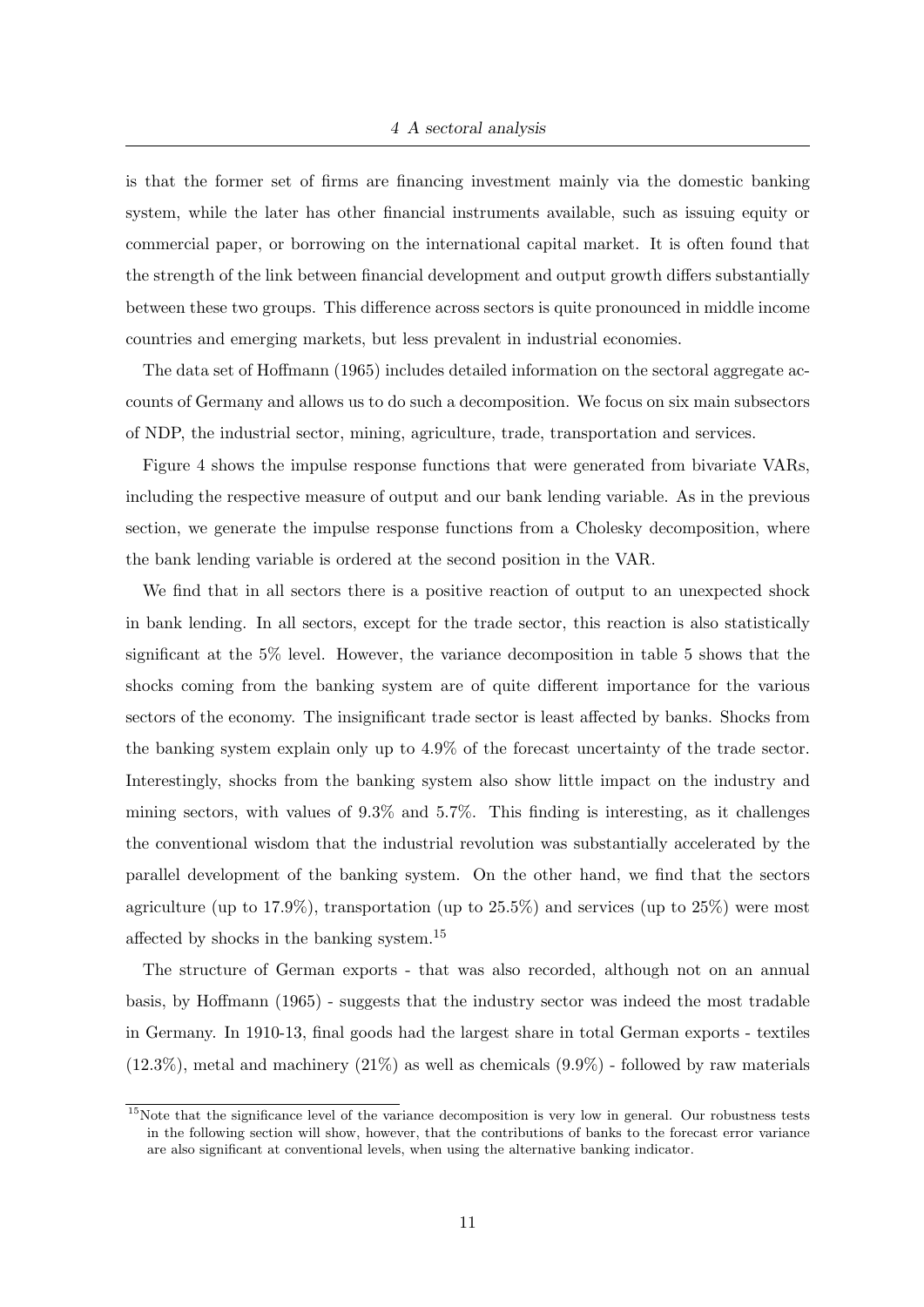such as coal  $(5.3\%)$  and half-manufactured goods such as iron  $(6.6\%)$ . Food products, such as grain  $(3.4\%)$  and sugar  $(2.3\%)$  had a substantially smaller shares.<sup>16</sup> Exports as a share of production were also quite high within some sectors. The highest shares were recorded for leather products (110%), metal products (93%) and textiles (99%) in 1910-13. Overall the export share of production increases from  $70\%$  in  $1875-79$  to  $95\%$  in 1910-13.<sup>17</sup>

Although this evidence does not support the view that bank development was very important for technological progress that occurred in manufacturing during the industrial revolution, it is remarkable that the patterns in  $19^{th}$  century Germany are very similar to modern emerging markets. In emerging markets it is typically found that the non-tradables sectors are impacted the most by domestic banking system (see Tornell and Westermann (2005) and IMF (2003)). Table 5 shows that this is also the case in  $19^{th}$  century Germany, as both services and transportation are clearly non-tradable. Due to the lack of modern refrigeration, the output of the agriculture sector is likely to have been relatively non-tradable as well. Webb (1977) documents that tariff protection was substantially higher in agriculture than in other industrial sectors.

 $16$ See Hoffmann (1965), table 60, p.154.

 $17$ See Hoffmann (1965), table 70, p.158.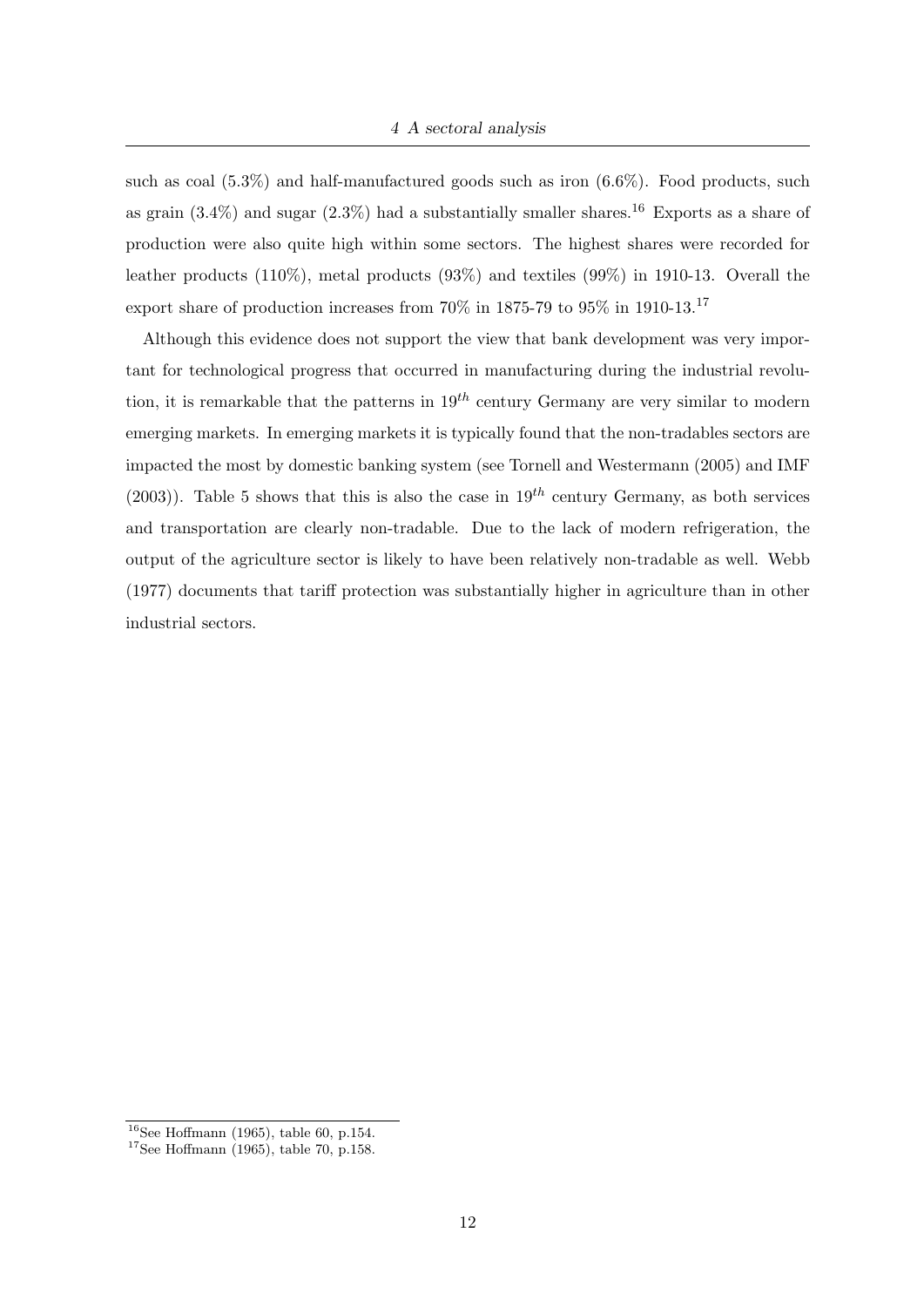



Table 5: Variance Decomposition for Sectoral Output and Bank Lending

|         |                                                    |          |         | Period M due to B IN due to B A due to B T due to B TR due to B S due to B |                        |
|---------|----------------------------------------------------|----------|---------|----------------------------------------------------------------------------|------------------------|
| 6.773   | 9.691                                              | 16.049   | 4.556   | 24.643                                                                     | 16.559                 |
| 8.496   |                                                    | [13.064] | [6.939] |                                                                            |                        |
| 5.730   | $\begin{bmatrix} 8 & 481 \\ 9 & 343 \end{bmatrix}$ | 17.969   | 4.916   | $[12.972]$<br>$25.386$                                                     | $[14.152]$<br>$25.095$ |
| [9.577] | [9.213]                                            | [14.958] | 8.264]  | [15.532]                                                                   | $\left[20.331\right]$  |

Note: The variance decomposition (in percent) is shown for the sectoral output of mining (M), industry (IN), agriculture (A), trade (T), transportation (TR) and services (S). The figures show the share of the forecast err industry (IN), agriculture (A), trade (T), transportation (TR) and services (S). The figures show the share of the forecast error variance that is due to a shock in bank lending.

 $\overline{5}$ 

 $\ddot{\circ}$ 

5.

 $\overline{\mathbf{v}}$ 

Response of BANKS to BANKS

 $R_{\rm max}$  (BAI),  $R_{\rm max}$ 

Response of BANKS to BANKS

Responsibilitative

Response of BANKS to BANKS

Response on

Response of

Note: The solid lines trace the impulse responses of the sectoral output of mining (M), industry (IN), agriculture (A), trade (T), trans-<br>portation (TR) and services (S) to a shock in bank lending (B) for the years 1870 t

re mupunse res

Response of BANKS to AGRICULTURE

Response of BANKS to BANKS

Response of F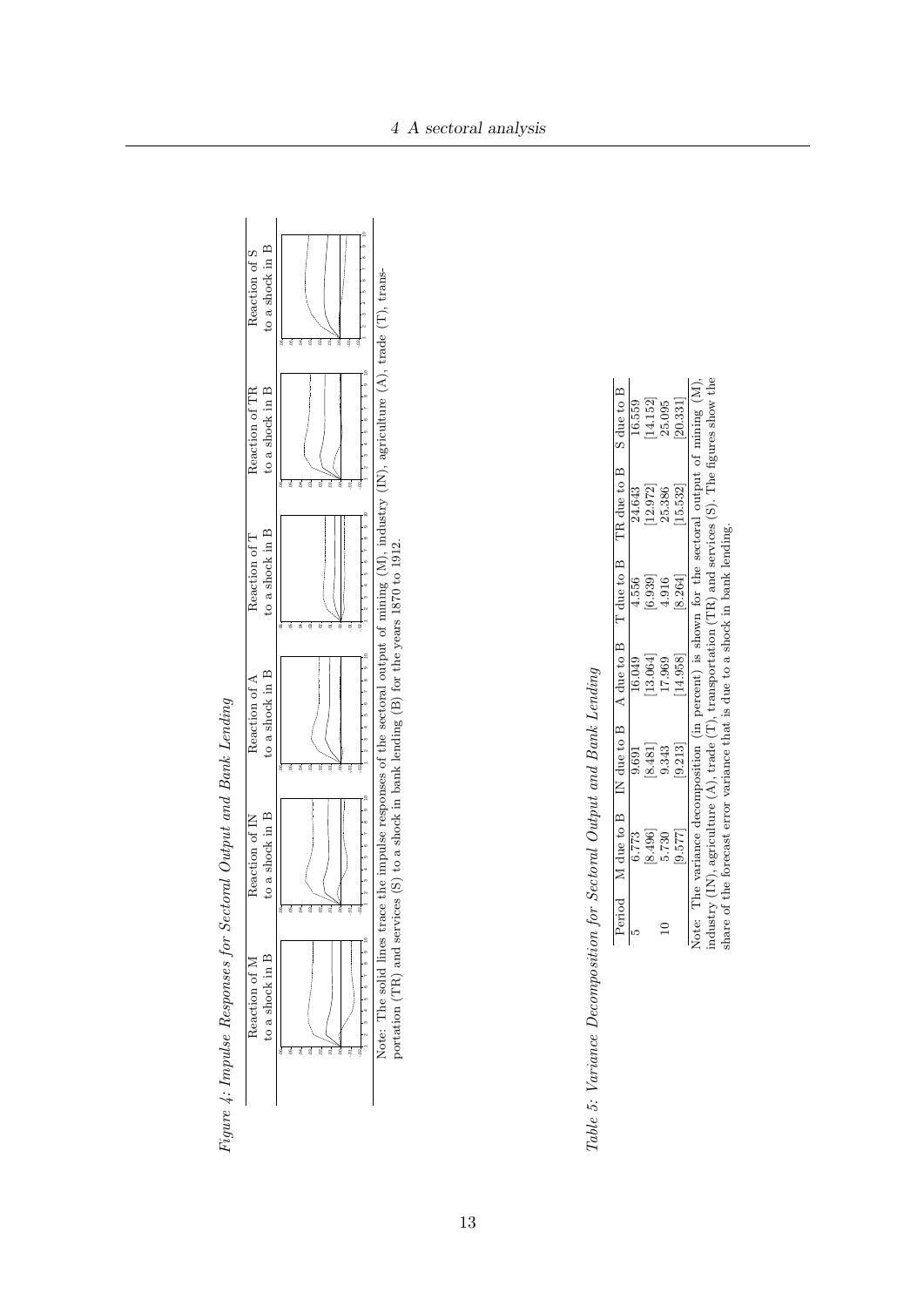### An alternative measure of bank lending

In this subsection we perform some robustness tests to our main findings that (a) banks contributed substantially to investment and growth in  $19<sup>th</sup>$  century Germany and (b) this has been particularly important for non-tradables sectors. We start by taking an alternative measure of bank lending.

As all of our variables - net domestic product and investment are in net terms - we initially started the analysis with the net contribution of the banking system to financing investment as our main indicator of bank lending. In the present section we take the more conventional measure of total assets in the banking system as an alternative (denoted as TA in the following tables).

The impulse response functions of the six sectors of the economy are displayed in figure 5. We see that all sectors still respond positively to a standard shock in our alternative measure of bank lending. Table 6 shows furthermore, that we find roughly similar results also for the variance decomposition. Overall the share of the forecast error variances is somewhat higher than in the previous tables. The least affected sector is still the trade sector (up to  $14.3\%$ ). followed now by the transportation sector  $(17.5\%)$ , mining  $(20.7\%)$  and the industry  $(23.7\%)$ . Substantially higher values are found in the agriculture sector (47.9%) and services (48.6%). Again, the non-tradables sectors appear to have been more strongly affected by bank lending than the industry or mining sector.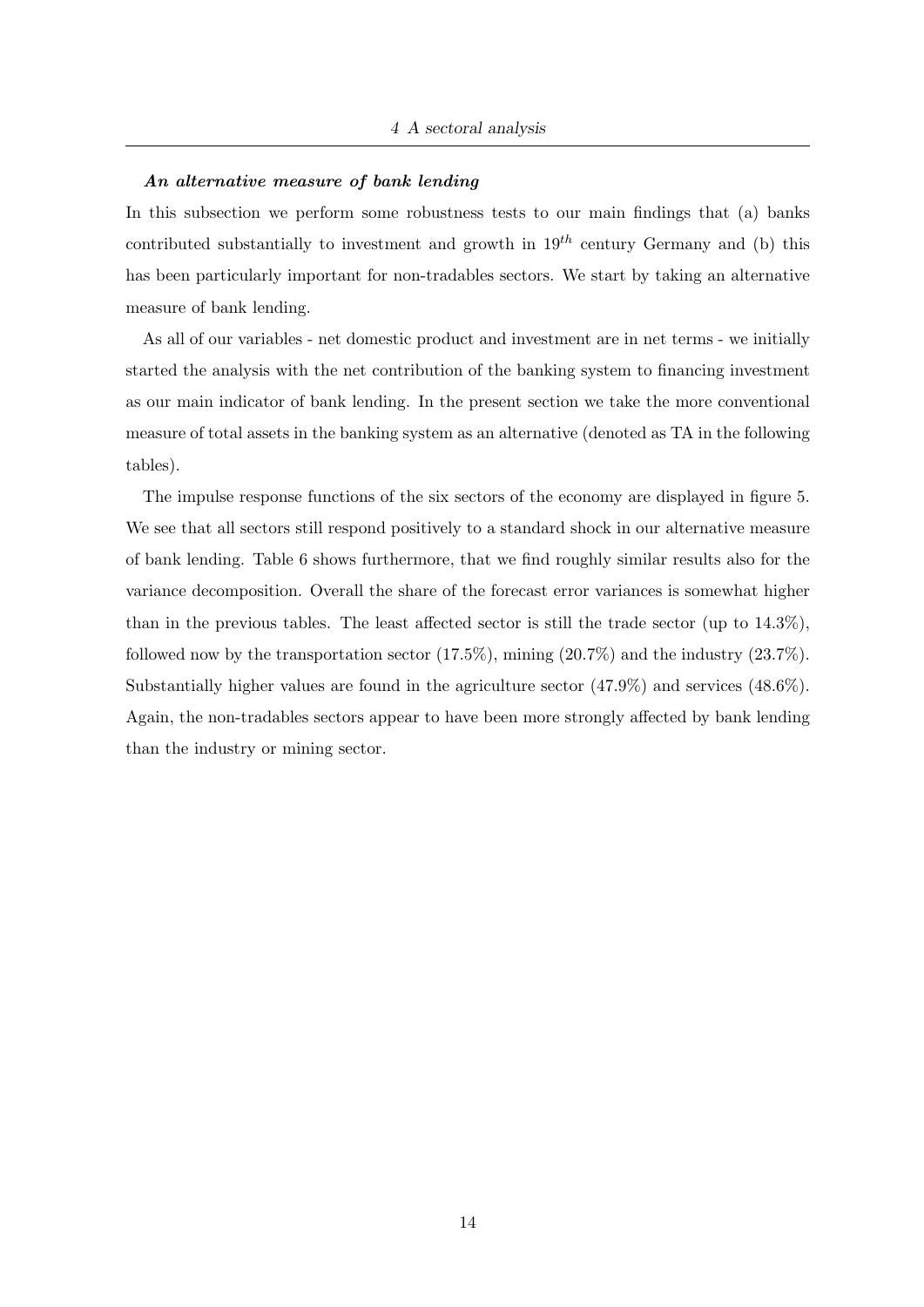

|  |  |                | י<br>ו                                                                                                          |
|--|--|----------------|-----------------------------------------------------------------------------------------------------------------|
|  |  | $\overline{a}$ | ֖֖֧֖֧֧ׅ֧֧֧֪֧֪֚֚֚֚֚֚֚֚֚֚֚֚֚֚֚֚֚֚֚֚֚֡֝֓֝֓֝֬֓֝֬֝֓֝֬֝֓֝֬֝֬֝֬֝֬֝֓֝֬֝֬֝֬֝֬֝֬֝֬֝֬֝֬֝֬֝֬֝֬֝֬֝֬<br>.<br>.<br>.<br>.<br>. |
|  |  |                | l<br>- こうしょう こうしょう<br>$\frac{1}{2}$                                                                             |
|  |  |                |                                                                                                                 |

Figure 5: Impulse Responses for Sectoral Output and Total Assets

Figure 5: Impulse Responses for Sectoral Output and Total Assets

Table 6: Variance Decomposition for Sectoral Output and Total Assets

| Period |                                                 |          |                             |                             | M due to TA IN due to TA A due to TA T due to TA TR due to TA S due to TA |  |
|--------|-------------------------------------------------|----------|-----------------------------|-----------------------------|---------------------------------------------------------------------------|--|
|        | 15.477                                          | 16.891   |                             |                             |                                                                           |  |
|        |                                                 | 13.154   | 29.144<br>12.461]<br>47.979 | 10.645<br>[8.503]<br>14.297 | 23.686<br>[14.269]                                                        |  |
| ≘      | $\begin{array}{c} 13.614 \\ 20.735 \end{array}$ | 23.690   |                             |                             | 17.487                                                                    |  |
|        | 18.654                                          | [19.408] | [14.049]                    | 11.824                      | [15.230]                                                                  |  |

(IN), agriculture (A), trade (T), transportation (TR) and services (S). The figures show the share of the forecast error variance that is due to a shock in total assets. (IN), agriculture  $(A)$ , trade  $(T)$ , transportation (TR) and services  $(S)$ . The figures show the share of the forecast error variance that is due to a shock in total assets.

iort

. 0

Response of Table

 $\tilde{=}$ 

 $\tilde{\mathbf{c}}$ 

Response of TAB to TAB

TRAFFIC

Response of TAB to TAB

Response of TAB to TAB

Response of TAB to TRADE

Response of TAB to TAB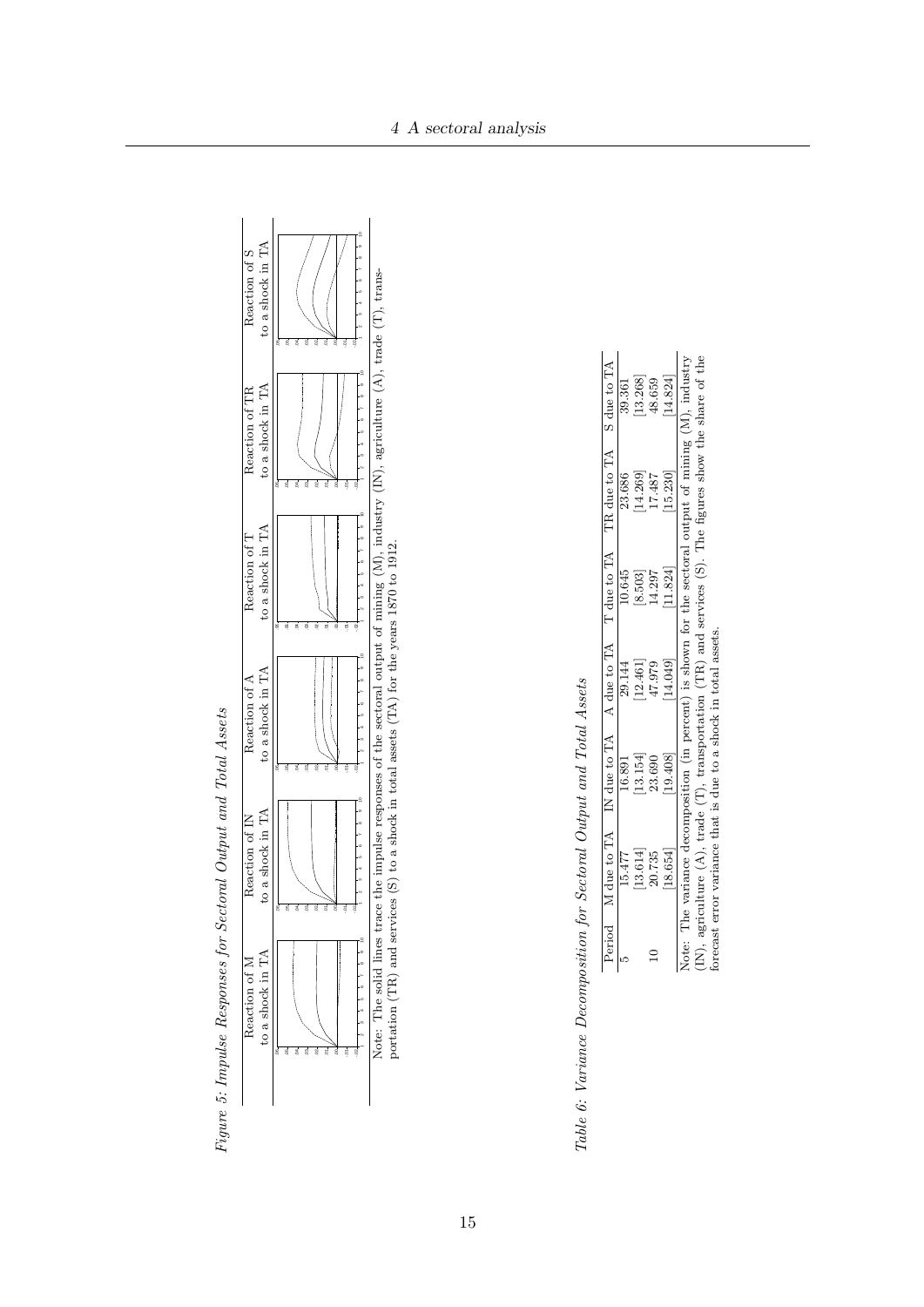### Equity Capital

Finally, we perform a plausibility test for our main hypothesis that small, non-tradables goods producing sectors were dependent on the banking system, while other sectors, in particular the industrial sector, had other sources of finance available. In the Hoffmann data set, we extracted the time series on total equity capital (denoted as Equity Capital (EC)) that was raised in the economy by listed stock market companies. When we use this indicator in our regressions - instead of bank lending -, we find that indeed the industrial sector shows the strongest reaction to an unexpected change in equity capital, that is statistically significant at the 5% level. Most other sectors (except mining) also show a significant reaction but quantitatively smaller than the industrial sector. When looking at the variance decomposition, this finding is also confirmed. After 5 years, the industrial and the trade sectors show the highest share of forecast error variance that is explained by the equity shocks with  $20.5\%$  and 23.4%, respectively. After a period of 10 years, it is again the agricultural sector that is most affected, followed by the industrial sector and the trade sectors, although with a much smaller lead compared to the previous section. For services the equity financing plays a much smaller role explaining only 5.2% of the variance after 5 years and 11.1% after 10 years.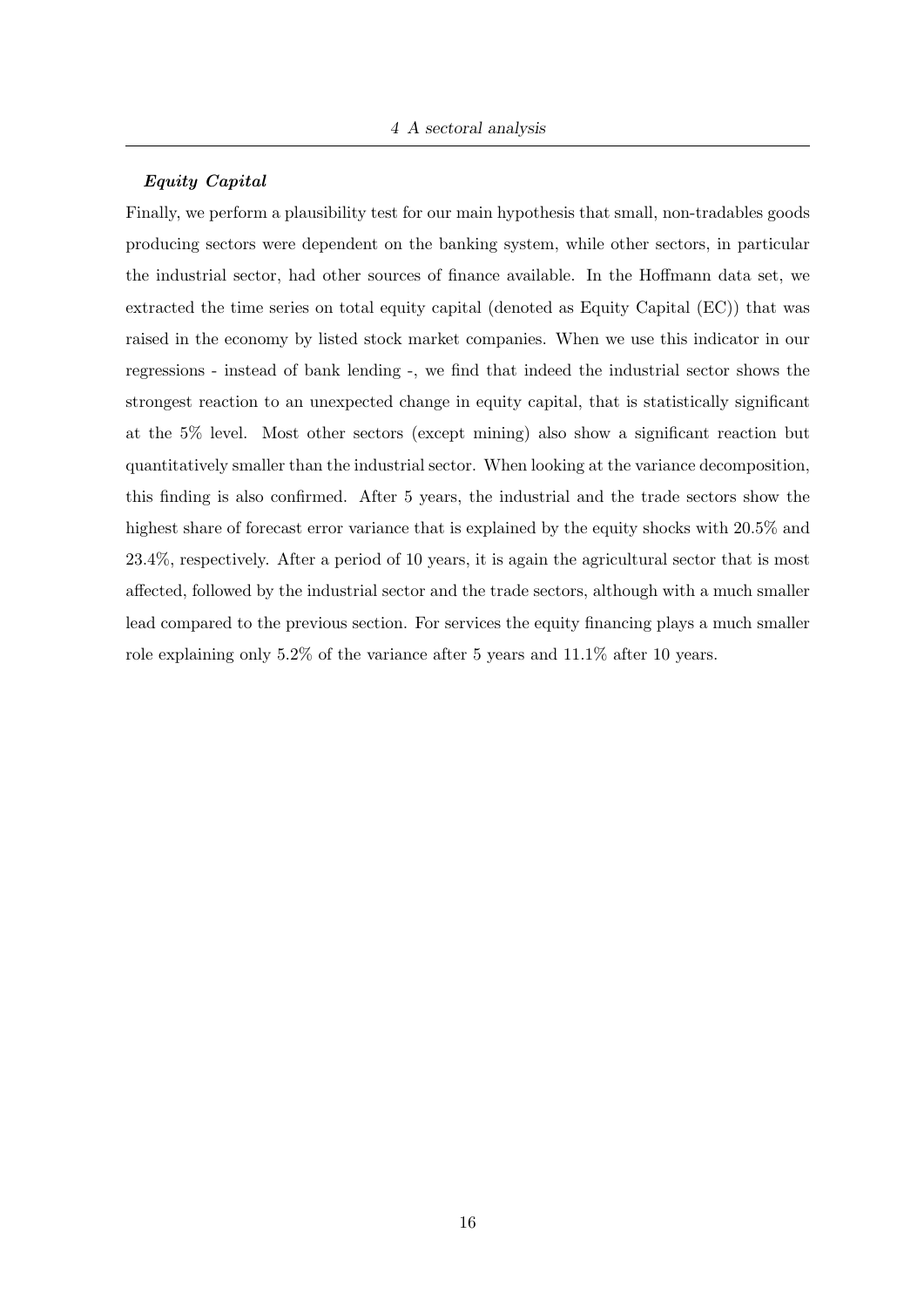



Table 7: Variance Decomposition for Sectoral Output and Equity Capital

| 0.670 | 20.532 | 16.207 | 23.426 | 3.594 |                                                                                                                                                                                   |
|-------|--------|--------|--------|-------|-----------------------------------------------------------------------------------------------------------------------------------------------------------------------------------|
| 3.026 | 13.086 |        | 15.464 | 5.668 |                                                                                                                                                                                   |
| 0.852 | 14.775 |        | 10.462 | 2.272 | $7.061$<br>1.091                                                                                                                                                                  |
| 6.767 | 20.563 | 13.019 | 17.772 |       | 10.762                                                                                                                                                                            |
|       |        |        |        |       |                                                                                                                                                                                   |
|       |        |        |        |       | Period M due to EC IN due to EC A due to EC TR due to EC A due to EC<br>Note: The variance decomposition (in percent) is shown for the sectoral output of mining $(M)$ , industry |

Ne. The sond three

Response of LOGA

Response of LOGA

Response to Agriculture

.16 .12

Response of LOG\_AK\_REAL to LOG\_AK\_REAL

Response of LOG\_AK\_REAL to TRADE

Response of Loga Carrier and Archives

 $\sum_{k=1}^{\infty}$ 

 $R$ ,  $\alpha_{\text{S}}$  and  $\alpha_{\text{S}}$  and  $\alpha_{\text{S}}$ 

Response of LOGA

 $\nabla$  Logal to Logal to Logal to Logal to Logal to Logal to Logal to Logal to Logal to Logal to Logal to Logal to Logal to Logal to Logal to Logal to Logal to Logal to Logal to Logal to Logal to Logal to Logal to Logal to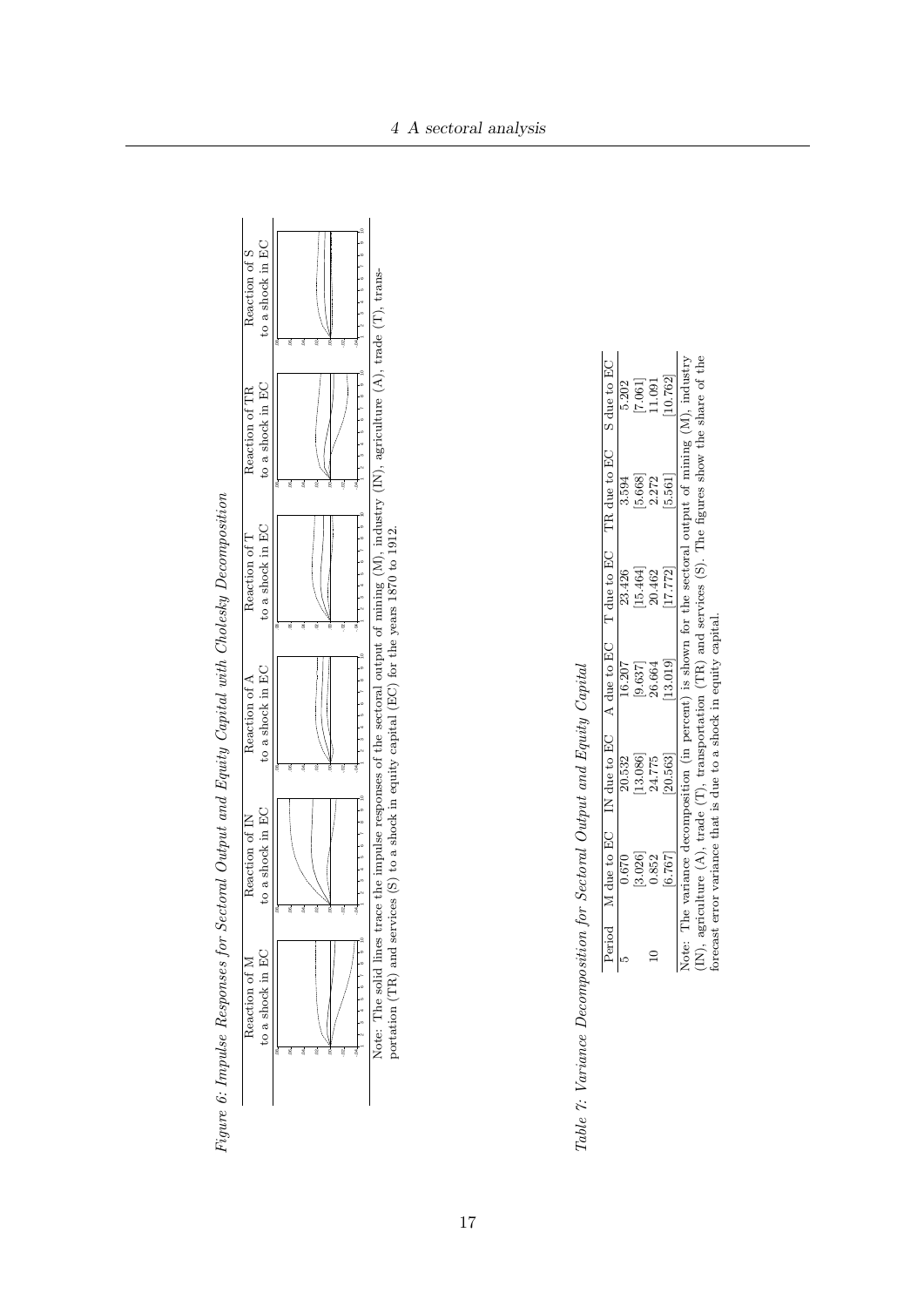## 5 Conclusions

In this paper we attempted to evaluate the role that the banking system played in  $19^{th}$ century Germany by taking a sectoral perspective. We found evidence that the sectors of the economy were affected *asymmetrically* by shocks from bank lending. This evidence is robust to reasonable alternative estimation procedures and alternative indicators of bank lending. Our central finding is that not the industrial sector, but transportation, agriculture and services benefited the most from the development of the banking sector.

We explain this new stylized fact, referring to a two sector growth model of Tornell and Schneider (2004), who show that small, non-tradables firms benefit most from lending booms in economies with contract enforceability problems. We point out that our findings are indeed reminiscent to stylized facts that have been documented on today's emerging markets. During Boom- Bust cycle episodes in the 1980's and 1990's, the non-tradable sector has often grown more strongly during the boom-phase and fallen into a more deep and sustained recession in the aftermath of banking crisis.

Several questions remain unanswered, however, that further research might be able to address. First, we found that - similar to today's emerging markets - the tradable sector is hardly affected by the domestic banks. But is this due to a well enough developed *interna*tional capital market, or due to the size of the firms in the industrial sector, who had equity finance and other domestic financial instruments available? The Hoffmann data set gives some indication that capital markets were indeed quite open. German gross foreign assets increased for instance from 7172 (mill.) Mark in 1882 to 19396 (mill.) Mark in 1912. The foreign emissions of equity and commercial paper increased from 300 (mill.) Mark in 1883 to 604 (mill.) Mark in 1913 (with a peak of 1108 (mill.) Mark in 1905).<sup>18</sup> Also the trade account appears to have been quite open, as between 1880 and 1913 the share of exports to NDP fluctuated between 12.8% and 17.7%.<sup>19</sup> The openness of financial markets in the 19<sup>th</sup> century have also been documented by Bordo (2002).

Furthermore, there are maybe other influences on the agricultural sector in particular. Institutional barriers in the agricultural sector were dissolved just prior to our sample period. These include the strength of village community institutions, who prevented new crops and

<sup>&</sup>lt;sup>18</sup>See Hoffmann (1965), table 43, p.262. These numbers are quite high. In the peak year 1905, total domestic equity capital was 8043 (mill.) Mark and the total block of commercial paper was 2345 (mill.) Mark.

<sup>19</sup>See Hoffmann (1965), table 65, p.151.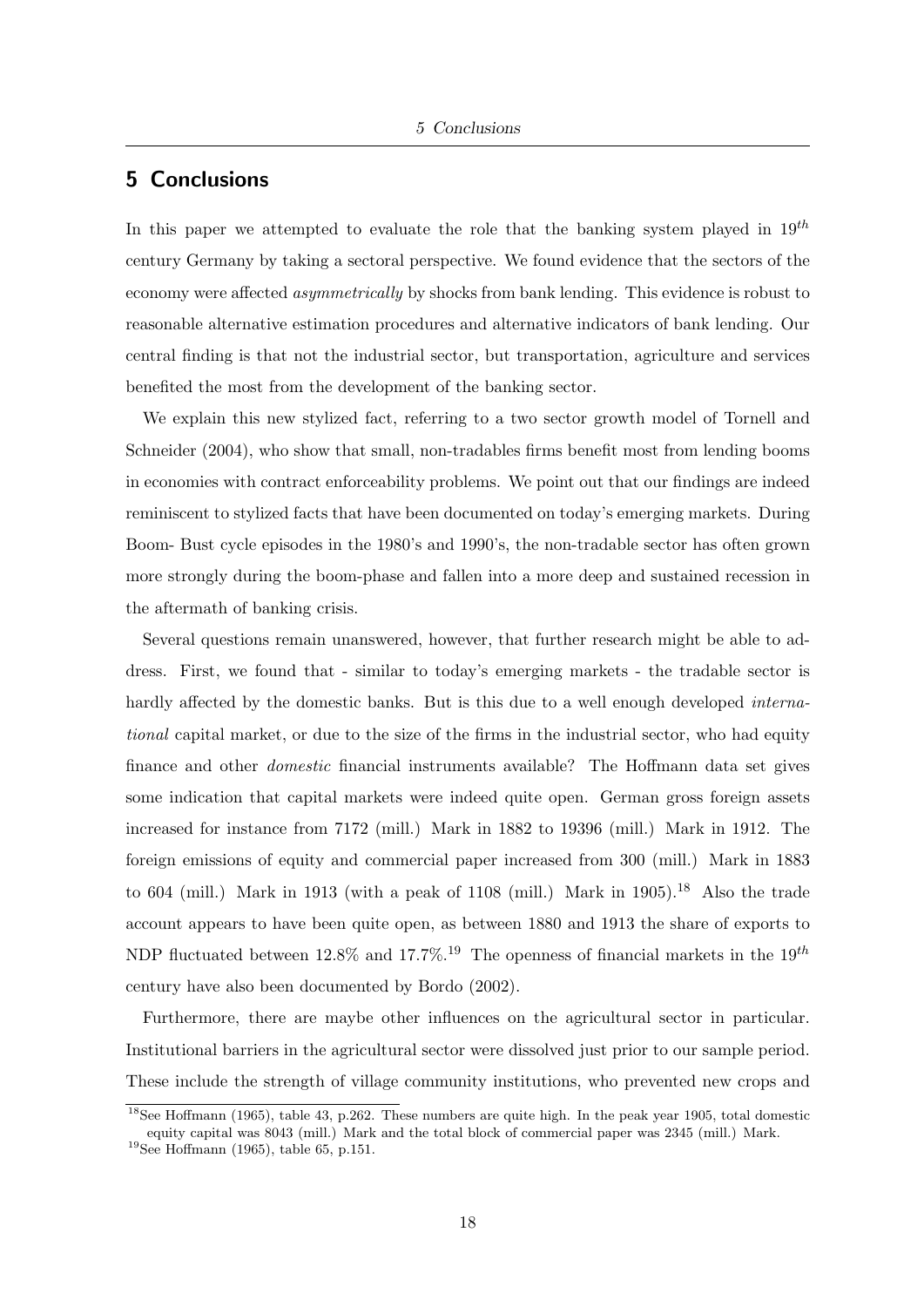rotation-systems from being introduced and blocked the privatization of common land. Also agricultural price ceiling, prior to 1850, contributed to investment being relatively unprofitable in the beginning of the century. Starting from a low base, agriculture might therefore been able to benefit more strongly from the bank lending than other sectors in the economy.

Firm level data, if available, and individual case studies would help a lot to strengthen the case that today's industrialized countries experienced a similar start up phase in their development process as today's emerging markets. Several such case studies and a large body of literature on the institutional development of the German banking system already exist and are surveyed for instance in Guinnane (2002). Particularly interesting from our perspective are the origins of German credit cooperatives in the 1840's and 1850's, who, next to financing small businesses and corporations, also engaged directly in purchasing agricultural inputs and the marketing of agricultural products.<sup>20</sup> Also, Edwards and Fischer (1994) and Edwards and Nibler (2000) documented the development of the banking system in Germany. Continuing to set together these pieces of information is a challenging, but worthwhile exercise for both, researchers in economic history and in development finance.

 $20$ See also Guinnane (2001).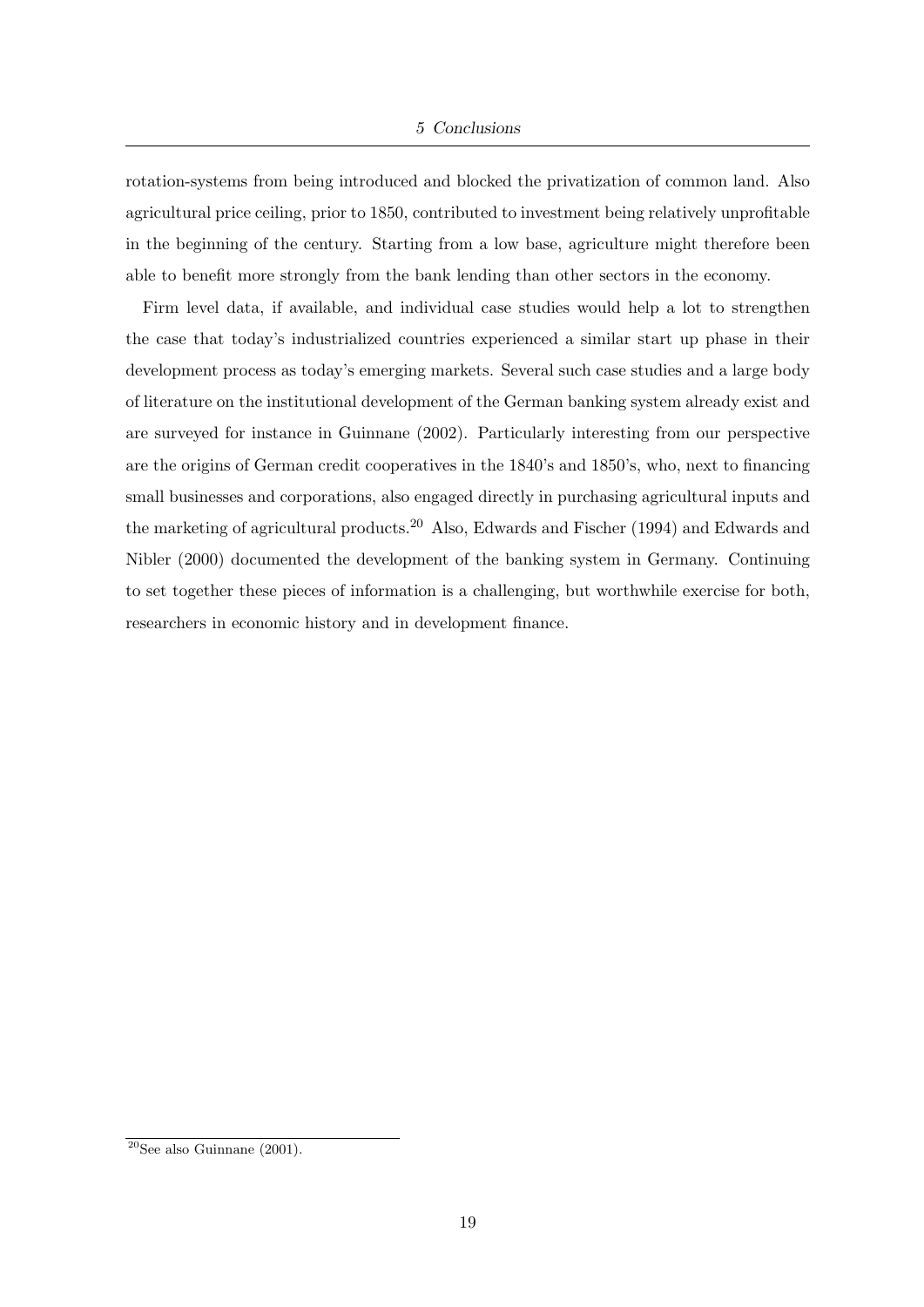## **References**

- Beck, T., Levine, R., and Loayza, N. (2000). Finance and the sources of growth. Journal of Financial Economics, 58:261–300.
- Blömer, M. (1990). Die Entwicklung des Agrarkredits in der preussischen Provinz Westfalen im 19. Jahrhundert. Frankfurt: Fritz Knapp Verlag.
- Bordo, M. D. (2002). Globalization in Historical Perspective. Business Economics, 37(1):20– 29.
- Burhop, C. (2006). Did banks cause the German industrialisation? Explorations in Economic History, 43(1):39–63.
- Cheung, Y.-W. and Lai, K. S. (1993). Finite-Sample Sizes of Johansen's Likelihood Ratio Tests for Cointegration. Oxford Bulletin of Economics & Statistics, 55(3):313–328.
- Crafts, N. F. R. (1985). British economic growth during the industrial revolution. Oxford.
- Edwards, J. and Fischer, K. (1994). Banks, Finance, and Investment in Germany. Cambridge University Press.
- Edwards, J. and Nibler, M. (2000). Corporate Governance in Germany: The Role of Banks and Ownership Concentration. Economic Policy, 15(31):237–67.
- Edwards, J. and Ogilvie, S. (1996). Universal banks and german industrialization: a reappraisal. Economic History Review, 49:427–446.
- Engle, R. F. and Granger, C. W. J. (1987). Co-Integration and Error Correction: Representation, Estimation, and Testing. Econometrica, 55(2):251–276.
- Gerschenkron, A. (1962). Economic backwardness in historical perspective. Economic backwardness in historical perspective: a book of essays, Cambridge:5–30.
- Guinnane, T. W. (2001). Cooperatives as Information Machines: German Rural Credit Cooperatives, 1883-1914. Journal of Economic History, 61(2):366–89.
- Guinnane, T. W. (2002). Delegated Monitors, Large and Small: Germany's Banking System, 1800-1914. Journal of Economic Literature, 40(1):73–124.
- Hoffmann, W. G. (1965). Das Wachstum der Deutschen Wirtschaft seit der Mitte des 19.Jahrhunderts. Springer-Verlag.
- IMF (2003). World Economic Outlook. Washington, DC.
- Johansen, S. (1991). Estimation and Hypothesis Testing of Cointegration Vectors in Gaussian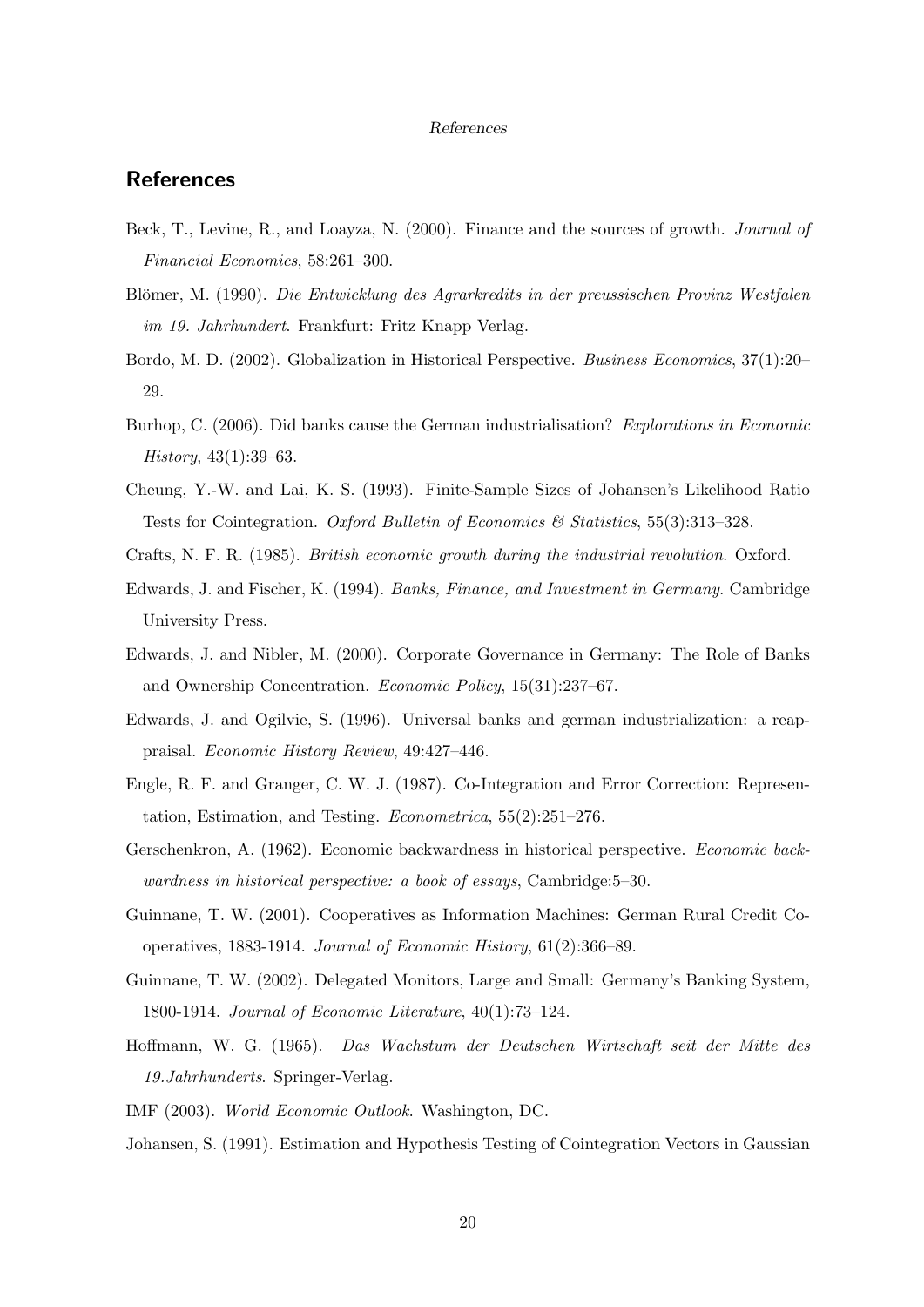Vector Autoregressive Models. Econometrica, 59(6):1551–1580.

- King, R. G. and Levine, R. (1993). Finance and Growth: Schumpeter Might be Right. Quarterly Journal of Economics, 108(3):717–37.
- Levine, R. (1997). Financial Development and Economic Growth: Views and Agenda. Journal of Economic Literature, 35(2):688–726.
- MacKinnon (1991). 'Critical values for cointegration tests' in Long-run Economic Relationships: Readings in Cointegration. Oxford University Press, Oxford.
- Perkins, J. A. (1981). The agricultural revolution in germany, 1850-1914. Journal of European Economic History, 10:71–118.
- Rajan, R. G. and Zingales, L. (1998). Financial Dependence and Growth. American Economic Review, 88(3):559–86.
- Rancière, R. and Tornell, A. (2010). Financial Liberalization, Boom-Bust Cycles and Production Efficiency. Mimeograph.
- Rousseau, P. L. and Wachtel, P. (1998). Financial Intermediation and Economic Performance: Historical Evidence from Five Industrial Countries. Journal of Money, Credit and Banking, 30(4):657–78.
- Rousseau, P. L. and Wachtel, P. (2000). Equitiy Markets and Growth: Cross-Country Evidence on Timing and Outcomes, 1980-1995. Journal of Banking and Finance, 24:1933–1957.
- Schularick, M. and Steger, T. (2010). Financial Integration, Investment, and Economic Growth: Evidence From Two Eras of Financial Globalization. Review of Economics and Statistics, forthcoming.
- Tornell, A. and Schneider, M. (2004). Balance Sheet Effects, Bailout Guarantees and Financial Crises. Review of Economic Studies, 71(241):883–913.
- Tornell, A. and Westermann, F. (2005). Boom-Bust Cycles and Financial Liberalization. MIT Press.
- Tornell, A., Westermann, F., and Martinez, L. (2003). Liberalization, Growth and Financial Crises: Lessons from Mexico and the Developing World. Brookings Papers on Economic Activity, 2003(2):1–88.
- van Zanden, J. L. (1991). The First Green Revolution: The Growth of Production and Productivity in European Agriculture, 1870-1914. Economic History Review, 44(2):215–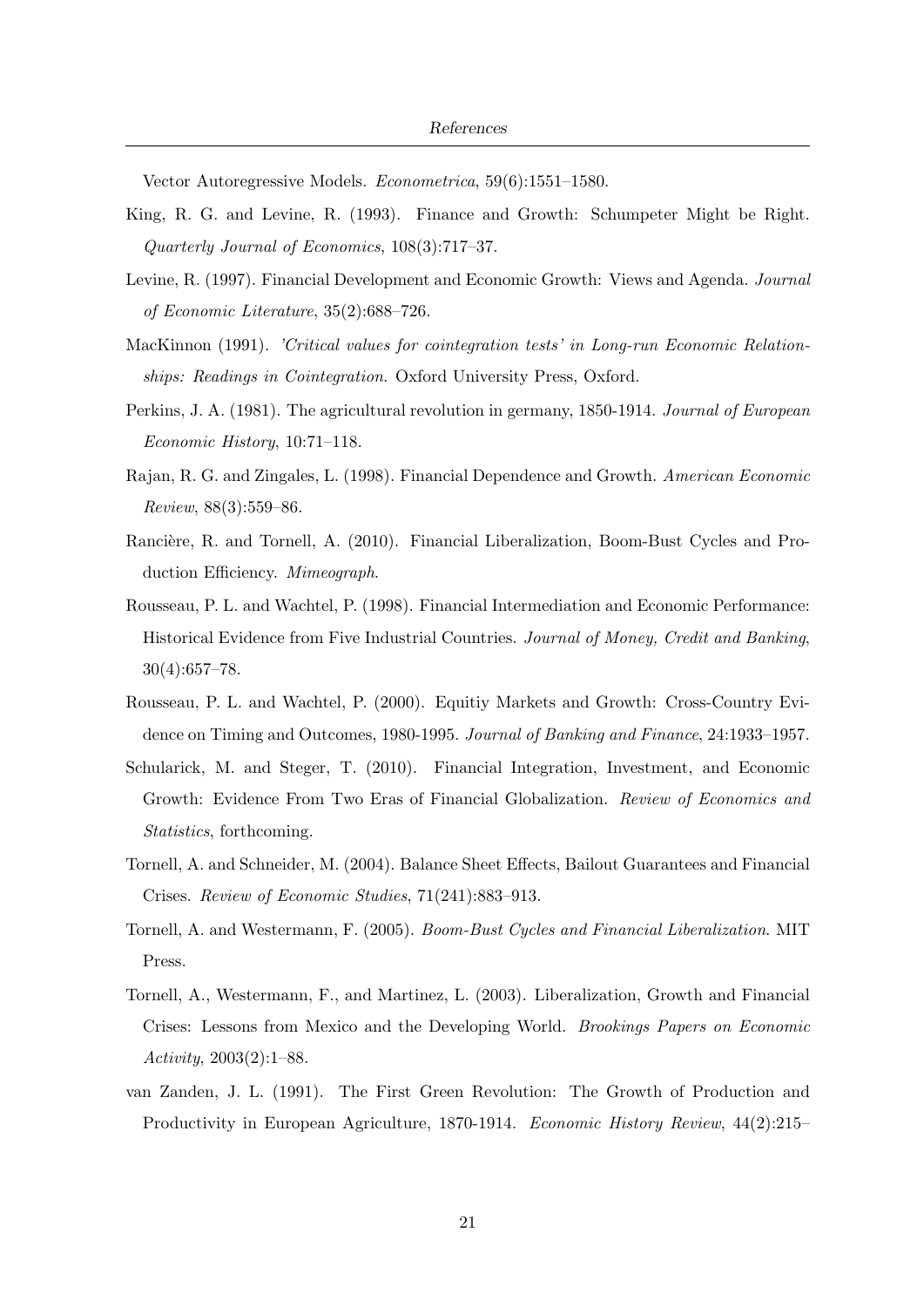239.

- Webb, S. B. (1977). Tariff protection for the iron industry, cotton textiles and agriculture in germany, 1879-1914. Jahrbuecher für Nationaloekonomie und Statistik, 192:336-357.
- Webb, S. B. (1982). Agricultural protection in wilhelminian germany: Forging an empire with pork and rye. Journal of Economic History, 42:309–326.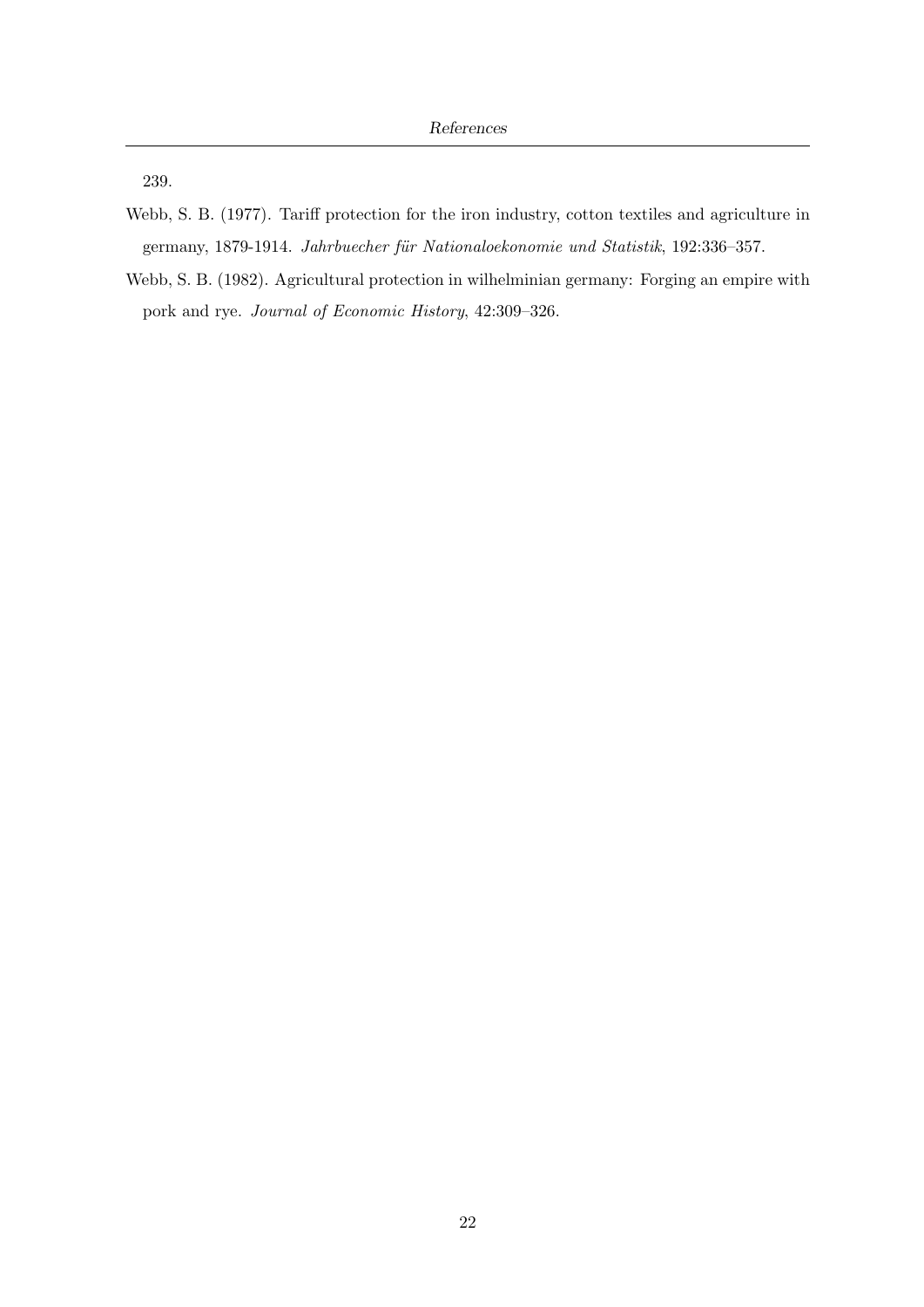| Table A.1-1: Sources and Composition of the Variables |                                                                                                                                                                                      |                                                                             |           |
|-------------------------------------------------------|--------------------------------------------------------------------------------------------------------------------------------------------------------------------------------------|-----------------------------------------------------------------------------|-----------|
| Variable                                              | Table                                                                                                                                                                                | Column                                                                      | Page      |
| Net Domestic Product (NDP)                            | des Kapitalstocks, jeweils in Preisen von 1913, der Beschäftigten<br>$5a$ : Die jährlichen Wachstumsraten des Nettoinlandsprodukts und<br>und der gesamten Faktorproduktivität $(%)$ | 1: Nettoinlandsprodukt in Preisen von 1913                                  | 26-7      |
|                                                       | capital stock, both in prices of 1913, of employment and<br>The annual growth rates of net domestic product and<br>total factor productivity                                         | Net domestic product in prices of 1913                                      |           |
| Investment $(I)$                                      | 249: Die Verwendung des Nettosozialprodukts zu Marktpreisen<br>in Preisen von 1913                                                                                                   | $\label{thm:optimal}Net to investigate one n$<br>$\ddot{\alpha}$            | 827-8     |
|                                                       | The financing of the net domestic product in market prices<br>of $1913$                                                                                                              | Net investment                                                              |           |
| Bank Lending (B)                                      | 239: Die Finanzierung der einheimischen Nettoinvestitionen<br>The financing of domestic net investment                                                                               | Banks and building societies<br>Banken und Bausparkassen<br>ب<br>ب          | 812-3     |
| Saving Banks<br>Total Assets (TA)                     | Finanzierung durch die Sparkassen<br>financing through saving banks<br>202: Die<br>The<br>Sum of:                                                                                    | Bilanzsumme<br>Total assets<br>.<br>3                                       | $733 - 4$ |
| Cooperative Credit<br>Associations                    | Finanzierung durch die Kreditgenossenschaften<br>financing through cooperative credit banks<br>The:<br>203: Die                                                                      | Bilanzsumme<br>Total assets<br>$\ddot{ }$                                   | 736-7     |
| Mortgage Banks                                        | Finanzierung durch die Hypothekenbanken<br>financing through mortgage banks<br>The:<br>205:Die                                                                                       | Bilanzsumme<br>Total assets<br>$\ddot{ }$                                   | 739-40    |
| Central Banks                                         | Finanzierungen durch die Notenbanken<br>financing through central banks<br>The<br>208: Die                                                                                           | Korrigierte Bilanzsumme<br>Adjusted total assets<br>.<br>ب                  | $751 - 2$ |
| Credit Banks                                          | 207: Die Finanzierung durch die Kreditbanken ohne Notenausgabe                                                                                                                       | + 3: Kreditoren, Depositen + 4: Akzepte<br>1: $Aktienkapital + 2: Reserven$ | 748-749   |
|                                                       | The financing through credit banks without<br>bank note issuance                                                                                                                     | + payables, debtors + acceptances<br>Capital stock + reserves               | 454-5     |
|                                                       | Note: All veriables used in this paper are listed with its corresponding abbreviations. Data are to the fine and the table and colum                                                 |                                                                             |           |

 $Table$ 

Appendix

Note: All variables used in this paper are listed with its corresponding abbreviations. Data are taken from Hoffmann (1965). In addition to the table and column numbers, table and column names are shown in original terms a Note: All variables used in this paper are listed with its corresponding abbreviations. Data are taken from Hoffmann (1965). In addition to the table and column numbers, table and column names are shown in original terms and in translation. The sample contains the years from 1870 to 1912.